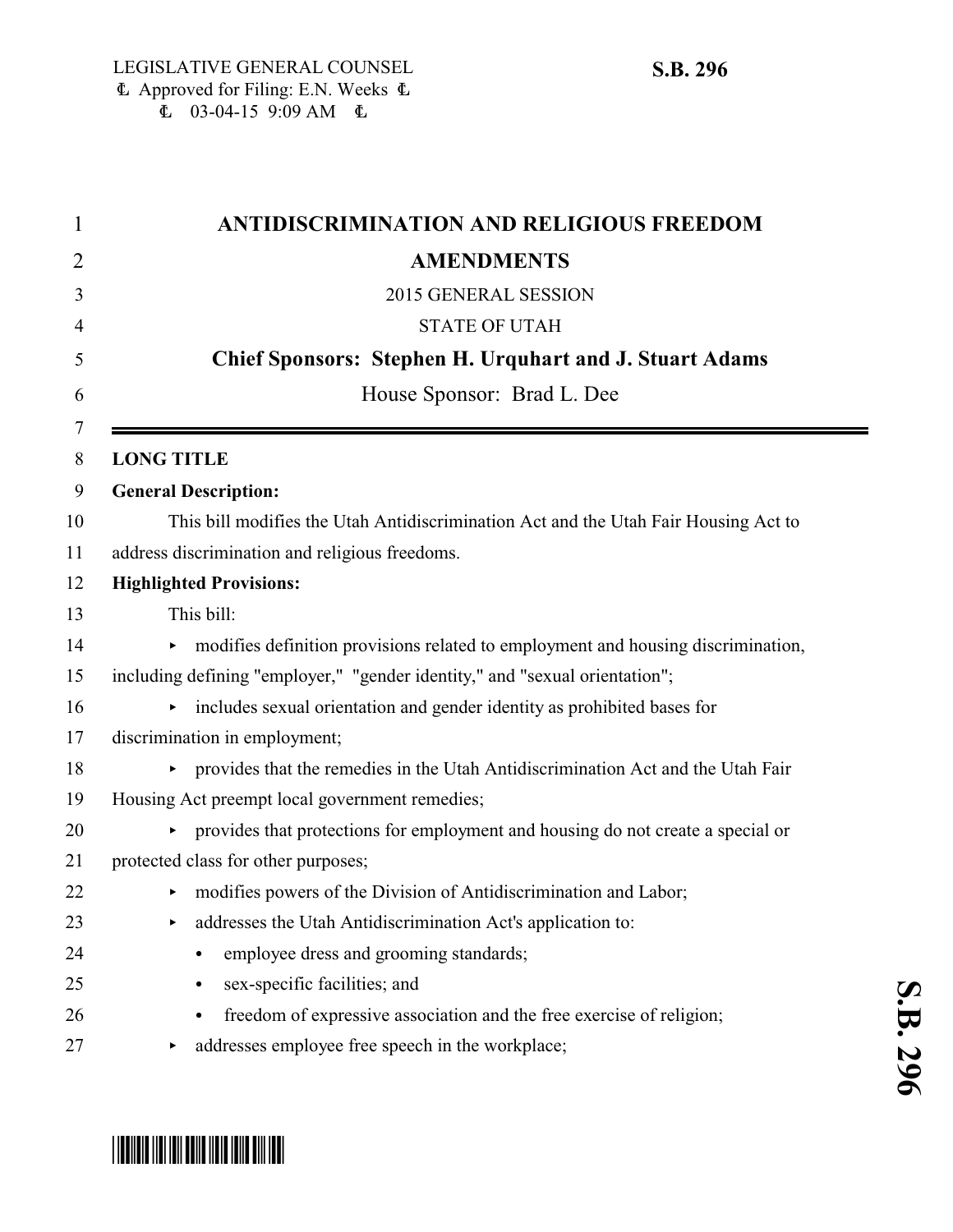| 28 | prohibits an employer from taking certain actions in response to certain employee |
|----|-----------------------------------------------------------------------------------|
| 29 | speech outside the workplace;                                                     |
| 30 | modifies exemptions to the Utah Fair Housing Act;<br>▶                            |
| 31 | includes sexual orientation and gender identity as prohibited bases for<br>▶      |
| 32 | discrimination in housing;                                                        |
| 33 | includes nonseverability clauses; and<br>Þ.                                       |
| 34 | makes technical and conforming amendments.<br>Þ.                                  |
| 35 | <b>Money Appropriated in this Bill:</b>                                           |
| 36 | None                                                                              |
| 37 | <b>Other Special Clauses:</b>                                                     |
| 38 | This bill provides revisor instructions.                                          |
| 39 | <b>Utah Code Sections Affected:</b>                                               |
| 40 | <b>AMENDS:</b>                                                                    |
| 41 | 34A-5-102, as last amended by Laws of Utah 2011, Chapter 413                      |
| 42 | 34A-5-104, as last amended by Laws of Utah 2012, Chapter 369                      |
| 43 | 34A-5-106, as last amended by Laws of Utah 2013, Chapter 278                      |
| 44 | 34A-5-107, as last amended by Laws of Utah 2008, Chapter 382                      |
| 45 | 57-21-2, as last amended by Laws of Utah 2010, Chapter 379                        |
| 46 | 57-21-3, as last amended by Laws of Utah 1993, Chapter 114                        |
| 47 | 57-21-5, as last amended by Laws of Utah 2011, Chapter 366                        |
| 48 | 57-21-6, as last amended by Laws of Utah 1993, Chapter 114                        |
| 49 | 57-21-7, as last amended by Laws of Utah 1993, Chapter 114                        |
| 50 | 57-21-12, as last amended by Laws of Utah 1999, Chapter 160                       |
| 51 | <b>ENACTS:</b>                                                                    |
| 52 | 34A-5-102.5, Utah Code Annotated 1953                                             |
| 53 | 34A-5-102.7, Utah Code Annotated 1953                                             |
| 54 | 34A-5-109, Utah Code Annotated 1953                                               |
| 55 | 34A-5-110, Utah Code Annotated 1953                                               |
| 56 | 34A-5-111, Utah Code Annotated 1953                                               |
| 57 | 34A-5-112, Utah Code Annotated 1953                                               |
| 58 | 57-21-2.5, Utah Code Annotated 1953                                               |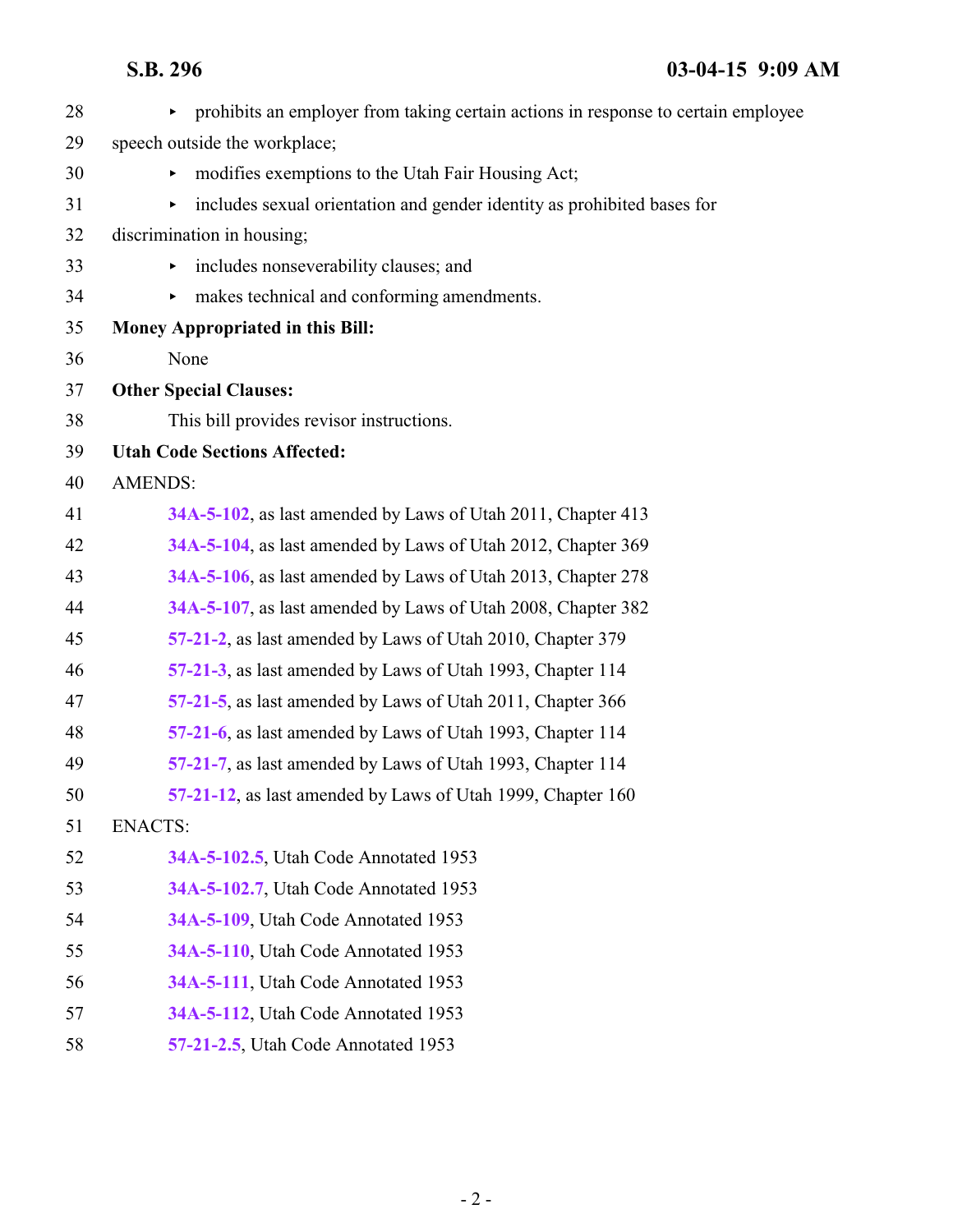<span id="page-2-0"></span>

| 57-21-2.7, Utah Code Annotated 1953                                                                                             |
|---------------------------------------------------------------------------------------------------------------------------------|
| <b>Utah Code Sections Affected by Revisor Instructions:</b>                                                                     |
| 34A-5-102.7, Utah Code Annotated 1953                                                                                           |
| 57-21-2.7, Utah Code Annotated 1953                                                                                             |
| Be it enacted by the Legislature of the state of Utah:                                                                          |
| Section 1. Section 34A-5-102 is amended to read:                                                                                |
| 34A-5-102. Definitions -- Unincorporated entities.                                                                              |
| $(1)$ As used in this chapter:                                                                                                  |
| (a) "Affiliate" means the same as that term is defined in Section $16-6a-102$ .                                                 |
| $\left[\frac{1}{2}\right]$ (b) "Apprenticeship" means a program for the training of apprentices including a                     |
| program providing the training of those persons defined as apprentices by Section 35A-6-102.                                    |
| $[\text{(+)}]$ (c) "Bona fide occupational qualification" means a characteristic applying to an                                 |
| employee that:                                                                                                                  |
| (i) is necessary to the operation; or                                                                                           |
| (ii) is the essence of the employee's employer's business.                                                                      |
| $[\text{e}(\text{e})]$ (d) "Court" means:                                                                                       |
| (i) the district court in the judicial district of the state in which the asserted unfair                                       |
| employment practice [occurred] occurs; or                                                                                       |
| (ii) if $[\theta$ this the district court is not in session at that time, a judge of the court described                        |
| in Subsection $(1)[(e)](d)(i)$ .                                                                                                |
| $[\text{(\text{d})}]$ (e) "Director" means the director of the division.                                                        |
| $[\text{et}]$ (f) "Disability" means a physical or mental disability as defined and covered by                                  |
| the Americans with Disabilities Act of 1990, 42 U.S.C. Sec. 12102.                                                              |
| $[f(f)](g)$ "Division" means the Division of Antidiscrimination and Labor.                                                      |
| $\left[\frac{1}{2}\right]$ (h) "Employee" means $\left[\frac{any}{n}\right]$ a person applying with or employed by an employer. |
| $[\frac{h}{\hbar}]$ (i) (i) "Employer" means:                                                                                   |
| $(A)$ the state;                                                                                                                |
| (B) $\lceil \frac{any}{n} \rceil$ a political subdivision;                                                                      |
| (C) a board, commission, department, institution, school district, trust, or agent of the                                       |
| state or [its] a political [subdivisions] subdivision of the state; or                                                          |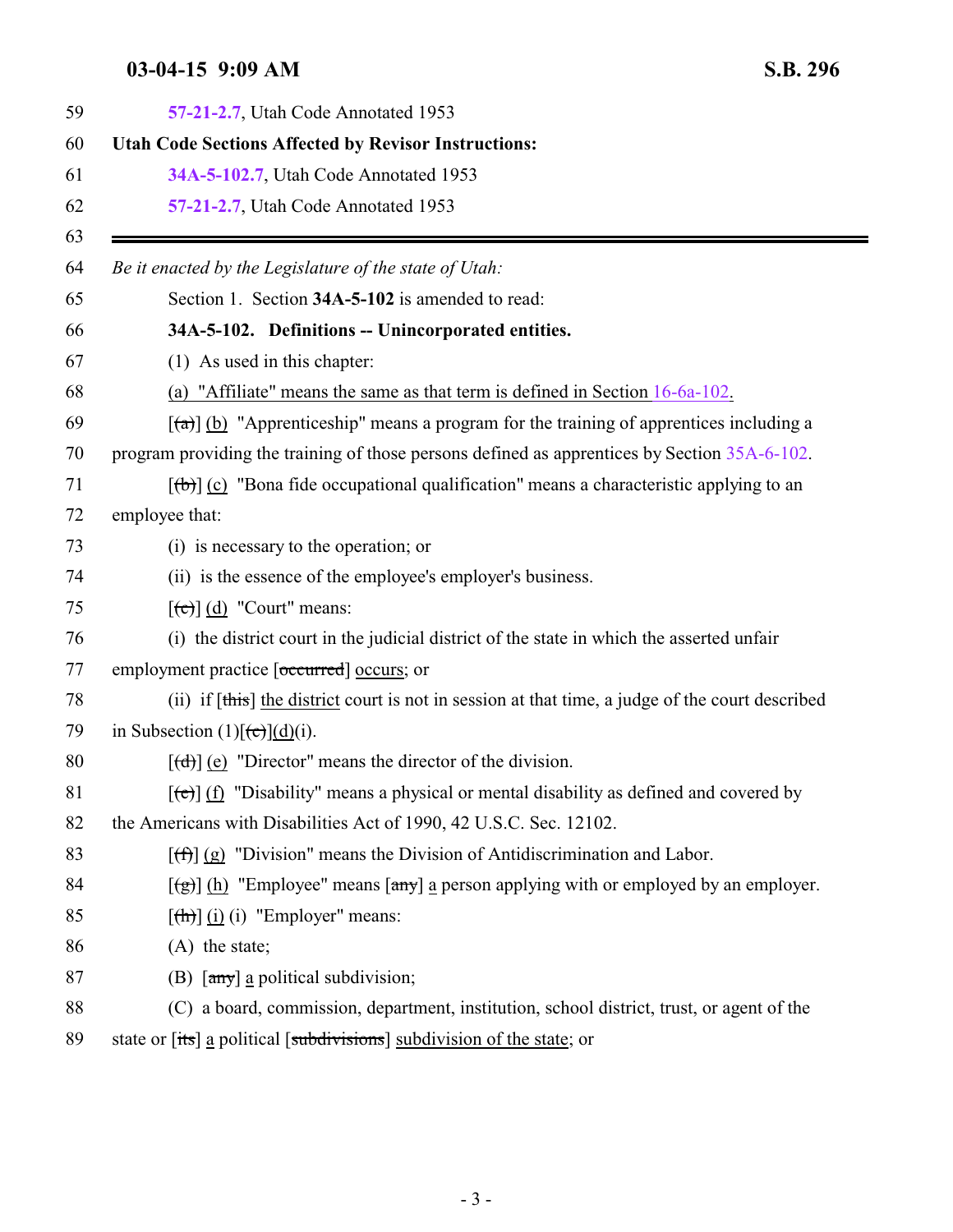| 90  | (D) a person employing 15 or more employees within the state for each working day in                                                             |
|-----|--------------------------------------------------------------------------------------------------------------------------------------------------|
| 91  | each of 20 calendar weeks or more in the current or preceding calendar year.                                                                     |
| 92  | (ii) "Employer" does not include:                                                                                                                |
| 93  | (A) a religious organization $\lceil$ or association], a religious corporation sole, a religious                                                 |
| 94  | association, a religious society, a religious educational institution, or a religious leader, when                                               |
| 95  | that individual is acting in the capacity of a religious leader;                                                                                 |
| 96  | $[({\rm B})$ a religious corporation sole; or                                                                                                    |
| 97  | $[\text{(\textcircled{f})}]$ (B) any corporation or association constituting an affiliate, a wholly owned                                        |
| 98  | subsidiary, or an agency of any religious organization [or association or religious corporation                                                  |
| 99  | sole.], religious corporation sole, religious association, or religious society; or                                                              |
| 100 | (C) the Boy Scouts of America or its councils, chapters, or subsidiaries.                                                                        |
| 101 | $\left[\overrightarrow{(t)}\right]$ (j) "Employment agency" means $\left[\overrightarrow{any}\right]$ a person:                                  |
| 102 | (i) undertaking to procure employees or opportunities to work for any other person; or                                                           |
| 103 | (ii) holding the person out to be equipped to take an action described in Subsection                                                             |
| 104 | $(1)[\overrightarrow{(t)}](j)(i).$                                                                                                               |
| 105 | (k) "Gender identity" has the meaning provided in the Diagnostic and Statistical                                                                 |
| 106 | Manual (DSM-5). A person's gender identity can be shown by providing evidence, including,                                                        |
| 107 | but not limited to, medical history, care or treatment of the gender identity, consistent and                                                    |
| 108 | uniform assertion of the gender identity, or other evidence that the gender identity is sincerely                                                |
| 109 | held, part of a person's core identity, and not being asserted for an improper purpose.                                                          |
| 110 | $\left[\left(\frac{1}{1}\right)\right]$ (1) "Joint apprenticeship committee" means $\left[\frac{1}{2}m\right]$ an association of representatives |
| 111 | of a labor organization and an employer providing, coordinating, or controlling an apprentice                                                    |
| 112 | training program.                                                                                                                                |
| 113 | $[\frac{f(k)}{m}]$ "Labor organization" means $[\frac{amy}{m}]$ an organization that exists for the purpose                                      |
| 114 | in whole or in part of:                                                                                                                          |
| 115 | (i) collective bargaining;                                                                                                                       |
| 116 | (ii) dealing with employers concerning grievances, terms or conditions of employment;                                                            |
| 117 | or                                                                                                                                               |
| 118 | (iii) other mutual aid or protection in connection with employment.                                                                              |
| 119 | $[\text{H}](n)$ "National origin" means the place of birth, domicile, or residence of an                                                         |
| 120 | individual or of an individual's ancestors.                                                                                                      |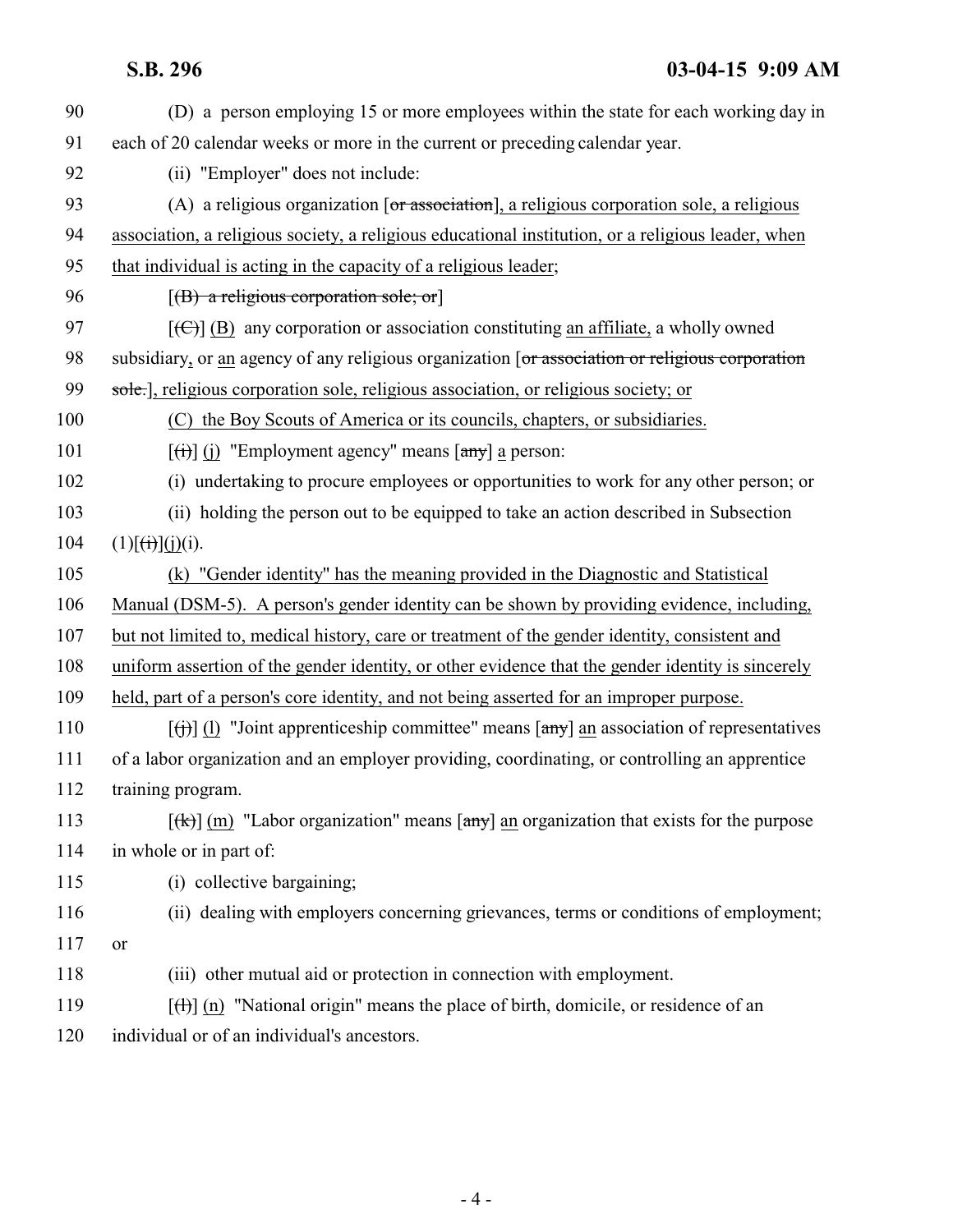| 121 | $[\text{m}]\text{ (o)}$ "On-the-job-training" means $[\text{any}]$ a program designed to instruct a person            |
|-----|-----------------------------------------------------------------------------------------------------------------------|
| 122 | who, while learning the particular job for which the person is receiving instruction:                                 |
| 123 | (i) is also employed at that job; or                                                                                  |
| 124 | (ii) may be employed by the employer conducting the program during the course of the                                  |
| 125 | program, or when the program is completed.                                                                            |
| 126 | $\lceil (m) \rceil$ (p) "Person" means:                                                                               |
| 127 | (i) one or more individuals, partnerships, associations, corporations, legal                                          |
| 128 | representatives, trusts or trustees, or receivers[,];                                                                 |
| 129 | (ii) the state; and [all political subdivisions and agencies of the state.]                                           |
| 130 | (iii) a political subdivision of the state.                                                                           |
| 131 | $[\phi]$ (q) "Presiding officer" means the same as that term is defined in Section                                    |
| 132 | $63G-4-103$ .                                                                                                         |
| 133 | $\left[\left(\frac{\theta}{\theta}\right)\right]$ (r) "Prohibited employment practice" means a practice specified as  |
| 134 | discriminatory, and therefore unlawful, in Section 34A-5-106.                                                         |
| 135 | (s) "Religious leader" means an individual who is associated with, and is an authorized                               |
| 136 | representative of, a religious organization or association or a religious corporation sole,                           |
| 137 | including a member of clergy, a minister, a pastor, a priest, a rabbi, an imam, or a spiritual                        |
| 138 | advisor.                                                                                                              |
| 139 | $\left[\left(\frac{1}{1}\right)\right]$ (t) "Retaliate" means the taking of adverse action by an employer, employment |
| 140 | agency, labor organization, apprenticeship program, on-the-job training program, or vocational                        |
| 141 | school against one of its employees, applicants, or members because the employee, applicant,                          |
| 142 | or member [has]:                                                                                                      |
| 143 | (i) [opposed any] opposes an employment practice prohibited under this chapter; or                                    |
| 144 | (ii) [filed charges, testified, assisted, or participated] files charges, testifies, assists, or                      |
| 145 | participates in any way in [any] a proceeding, investigation, or hearing under this chapter.                          |
| 146 | (u) "Sexual orientation" means an individual's actual or perceived orientation as                                     |
| 147 | heterosexual, homosexual, or bisexual.                                                                                |
| 148 | $\left[\frac{f(t)}{f(t)}\right]$ (v) "Unincorporated entity" means an entity organized or doing business in the       |
| 149 | state that is not:                                                                                                    |
| 150 | (i) an individual;                                                                                                    |
| 151 | (ii) a corporation; or                                                                                                |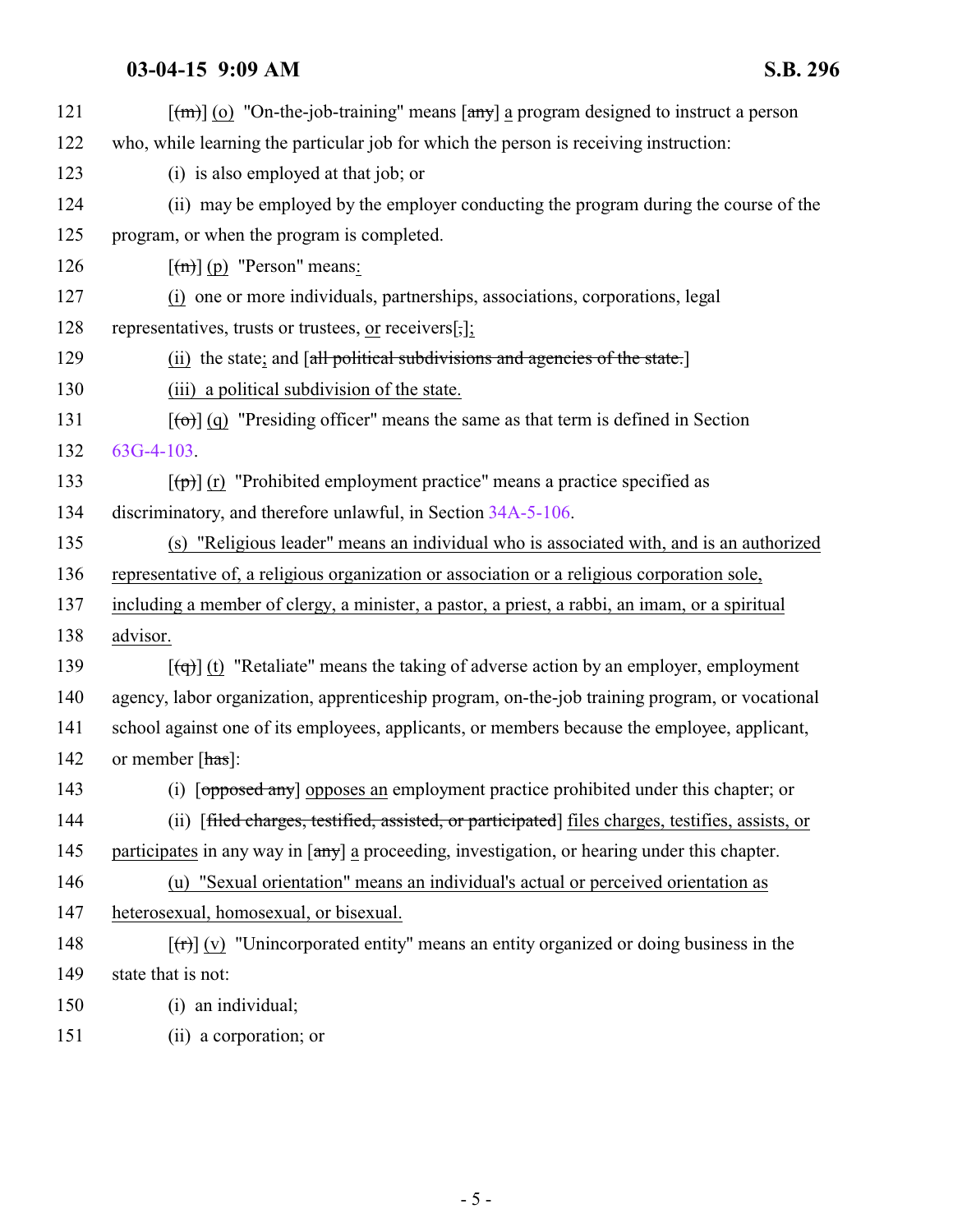<span id="page-5-0"></span>

| 152 | (iii) publicly traded.                                                                                  |
|-----|---------------------------------------------------------------------------------------------------------|
| 153 | $[\text{fs}]]$ (w) "Vocational school" means $[\text{any}]$ a school or institution conducting a course |
| 154 | of instruction, training, or retraining to prepare individuals to follow an occupation or trade, or     |
| 155 | to pursue a manual, technical, industrial, business, commercial, office, personal services, or          |
| 156 | other nonprofessional occupations.                                                                      |
| 157 | (2) (a) For purposes of this chapter, an unincorporated entity that is required to be                   |
| 158 | licensed under Title 58, Chapter 55, Utah Construction Trades Licensing Act, is presumed to             |
| 159 | be the employer of each individual who, directly or indirectly, holds an ownership interest in          |
| 160 | the unincorporated entity.                                                                              |
| 161 | (b) Pursuant to rules made by the commission in accordance with Title 63G, Chapter 3,                   |
| 162 | Utah Administrative Rulemaking Act, an unincorporated entity may rebut the presumption                  |
| 163 | under Subsection $(2)(a)$ for an individual by establishing by clear and convincing evidence that       |
| 164 | the individual:                                                                                         |
| 165 | (i) is an active manager of the unincorporated entity;                                                  |
| 166 | (ii) directly or indirectly holds at least an 8% ownership interest in the unincorporated               |
| 167 | entity; or                                                                                              |
| 168 | (iii) is not subject to supervision or control in the performance of work by:                           |
| 169 | (A) the unincorporated entity; or                                                                       |
| 170 | (B) a person with whom the unincorporated entity contracts.                                             |
| 171 | (c) As part of the rules made under Subsection $(2)(b)$ , the commission may define:                    |
| 172 | (i) "active manager";                                                                                   |
| 173 | (ii) "directly or indirectly holds at least an 8% ownership interest"; and                              |
| 174 | (iii) "subject to supervision or control in the performance of work."                                   |
| 175 | Section 2. Section 34A-5-102.5 is enacted to read:                                                      |
| 176 | 34A-5-102.5. Supremacy over local regulations -- No special class created for                           |
| 177 | other purposes.                                                                                         |
| 178 | (1) Consistent with the requirements of Subsection $34A-5-107(15)$ , this chapter                       |
| 179 | supersedes and preempts any ordinance, regulation, standard, or other legal action by a local           |
| 180 | government entity, a state entity, or the governing body of a political subdivision that relates to     |
| 181 | the prohibition of discrimination in employment.                                                        |
| 182 | This chapter shall not be construed to create a special or protected class for any<br>(2)               |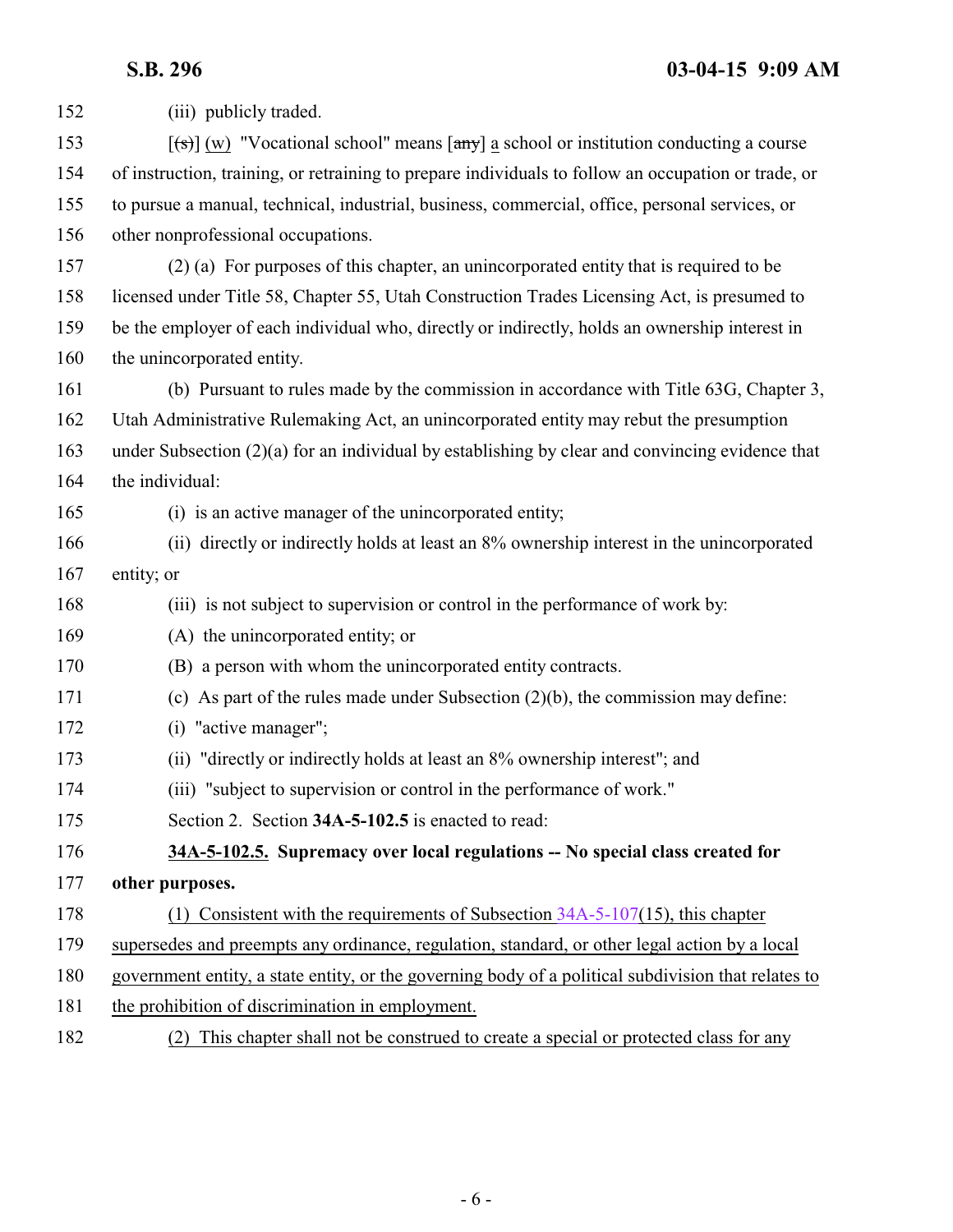<span id="page-6-1"></span><span id="page-6-0"></span>

| 183 | purpose other than employment.                                                                  |
|-----|-------------------------------------------------------------------------------------------------|
| 184 | Section 3. Section 34A-5-102.7 is enacted to read:                                              |
| 185 | 34A-5-102.7. Nonseverability.                                                                   |
| 186 | This bill is the result of the Legislature's balancing of competing interests.                  |
| 187 | Accordingly, if any phrase, clause, sentence, provision, or subsection enacted or amended in    |
| 188 | this chapter by this bill is held invalid in a final judgment by a court of last resort, the    |
| 189 | remainder of the enactments and amendments of this bill affecting this chapter shall be thereby |
| 190 | rendered without effect and void.                                                               |
| 191 | Section 4. Section 34A-5-104 is amended to read:                                                |
| 192 | 34A-5-104. Powers.                                                                              |
| 193 | (1) (a) The commission has jurisdiction over the subject of employment practices and            |
| 194 | discrimination made unlawful by this chapter.                                                   |
| 195 | (b) The commission may adopt, publish, amend, and rescind rules, consistent with, and           |
| 196 | for the enforcement of this chapter.                                                            |
| 197 | (2) The division may:                                                                           |
| 198 | (a) appoint and prescribe the duties of finvestigators and other employees and agents           |
| 199 | that it] an investigator, other employee, or agent of the commission that the commission        |
| 200 | considers necessary for the enforcement of this chapter;                                        |
| 201 | (b) receive, reject, investigate, and pass upon complaints alleging:                            |
| 202 | (i) discrimination in:                                                                          |
| 203 | (A) employment;                                                                                 |
| 204 | (B) an apprenticeship $[progressans]$ program;                                                  |
| 205 | (C) an on-the-job training $[progressions]$ program; $[and]$ or                                 |
| 206 | (D) a vocational [schools] school; or                                                           |
| 207 | (ii) the existence of a discriminatory or prohibited employment practice by:                    |
| 208 | $(A)$ a person;                                                                                 |
| 209 | (B) an employer;                                                                                |
| 210 | (C) an employment agency;                                                                       |
| 211 | (D) a labor organization;                                                                       |
| 212 | (E) [the employees or members] an employee or member of an employment agency or                 |
|     |                                                                                                 |

213 labor organization;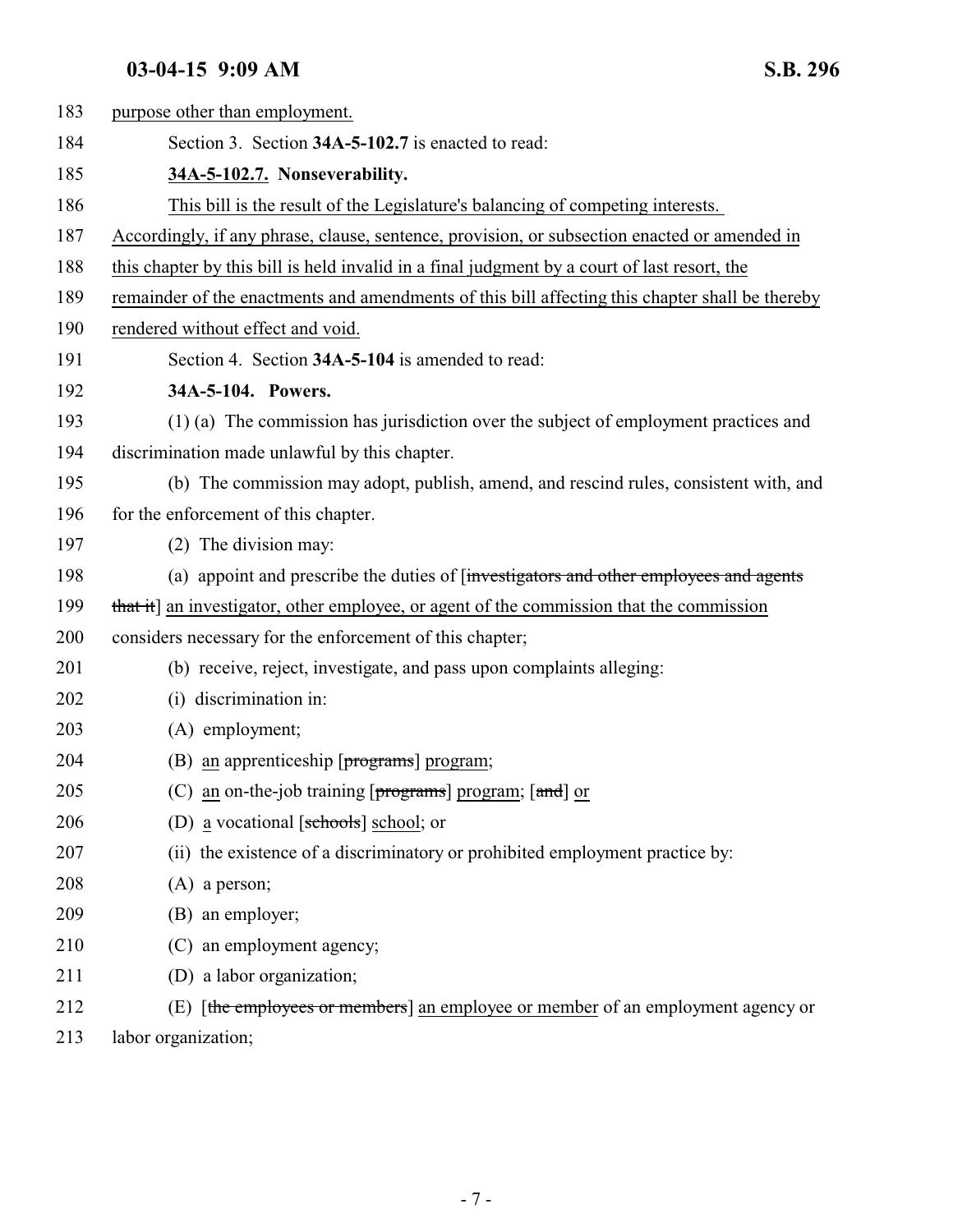| 214 | (F) a joint apprenticeship committee; and                                                    |
|-----|----------------------------------------------------------------------------------------------|
| 215 | (G) a vocational school;                                                                     |
| 216 | (c) investigate and study the existence, character, causes, and extent of discrimination     |
| 217 | in employment, apprenticeship programs, on-the-job training programs, and vocational schools |
| 218 | in this state by:                                                                            |
| 219 | (i) employers;                                                                               |
| 220 | (ii) employment agencies;                                                                    |
| 221 | (iii) labor organizations;                                                                   |
| 222 | (iv) joint apprenticeship committees; and                                                    |
| 223 | (v) vocational schools;                                                                      |
| 224 | (d) formulate plans for the elimination of discrimination by educational or other            |
| 225 | means;                                                                                       |
| 226 | (e) hold hearings upon complaint made against:                                               |
| 227 | $(i)$ a person;                                                                              |
| 228 | (ii) an employer;                                                                            |
| 229 | (iii) an employment agency;                                                                  |
| 230 | (iv) a labor organization;                                                                   |
| 231 | (v) [the employees or members] an employee or member of an employment agency or              |
| 232 | labor organization;                                                                          |
| 233 | (vi) a joint apprenticeship committee; or                                                    |
| 234 | (vii) a vocational school;                                                                   |
| 235 | (f) issue publications and reports of investigations and research that:                      |
| 236 | (i) promote good will among the various racial, religious, and ethnic groups of the          |
| 237 | state; and                                                                                   |
| 238 | (ii) minimize or eliminate discrimination in employment because of race, color, sex,         |
| 239 | religion, national origin, age, [or] disability, sexual orientation, or gender identity;     |
| 240 | (g) prepare and transmit to the governor, at least once each year, reports describing:       |
| 241 | [its] the division's proceedings, investigations, and hearings;<br>(i)                       |
| 242 | (ii) the outcome of those hearings;                                                          |
| 243 | (iii) decisions the division [has rendered] renders; and                                     |
| 244 | (iv) the other work performed by the division;                                               |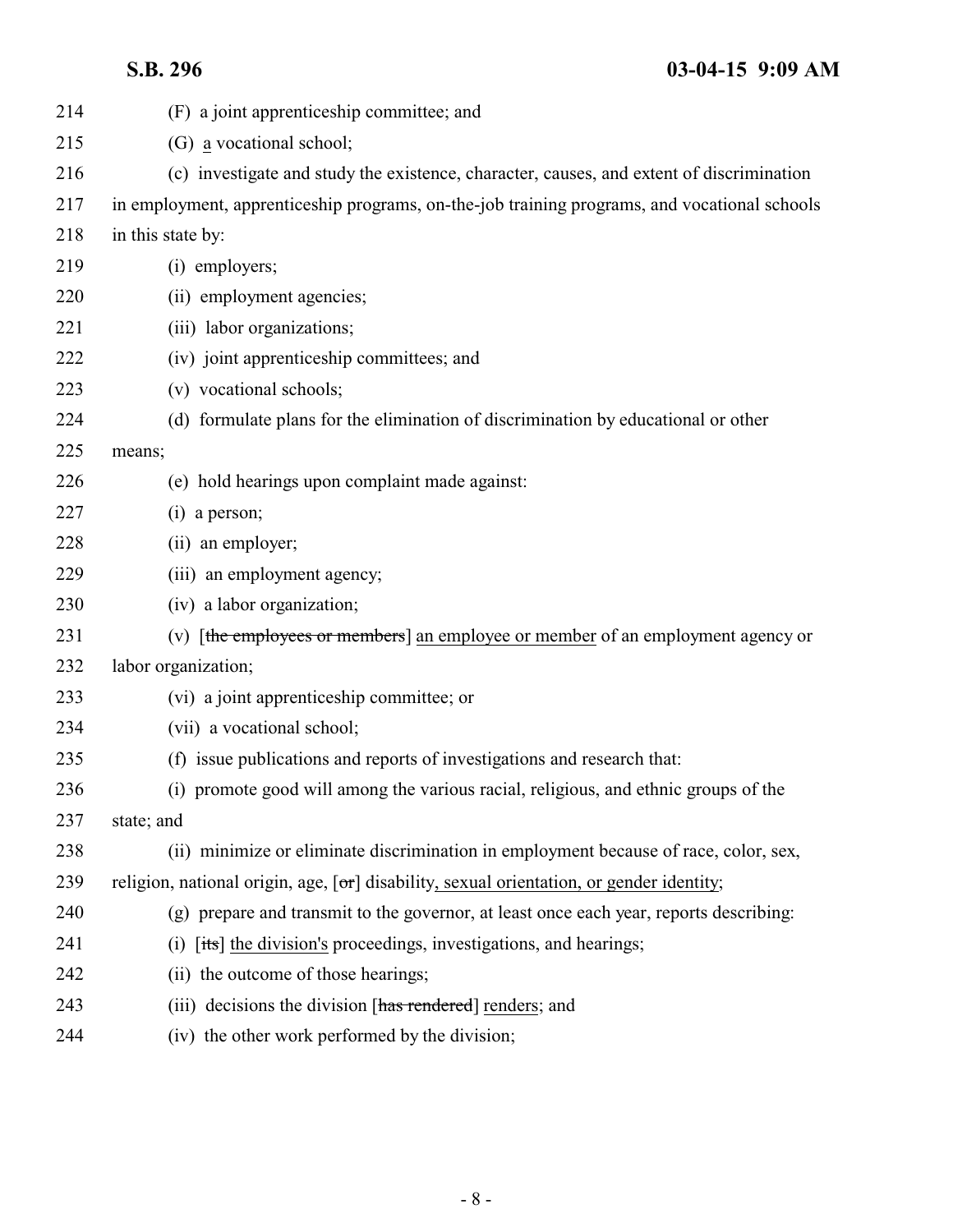| 245 | (h) recommend policies to the governor, and submit recommendation to employers,                                     |
|-----|---------------------------------------------------------------------------------------------------------------------|
| 246 | employment agencies, and labor organizations to implement those policies;                                           |
| 247 | (i) recommend $[\frac{any}{n}]$ legislation to the governor that the division considers necessary                   |
| 248 | concerning discrimination because of:                                                                               |
| 249 | $(i) \ \text{race}[\cdot]$ ;                                                                                        |
| 250 | $(ii)$ sex[,];                                                                                                      |
| 251 | $(iii)$ color[,];                                                                                                   |
| 252 | (iv) national origin[;];                                                                                            |
| 253 | $(v)$ religion[,];                                                                                                  |
| 254 | (vi) age $[\overline{\text{or}}]$ ;                                                                                 |
| 255 | (vii) disability [to the governor that it considers necessary; and];                                                |
| 256 | (viii) sexual orientation; or                                                                                       |
| 257 | (ix) gender identity; and                                                                                           |
| 258 | (i) within the limits of $\left[\frac{any}{any}\right]$ appropriations made for its operation, cooperate with other |
| 259 | agencies or organizations, both public and private, in the planning and conducting of                               |
| 260 | educational programs designed to eliminate discriminatory practices prohibited under this                           |
| 261 | chapter.                                                                                                            |
| 262 | (3) The division shall investigate an alleged discriminatory $[\text{practices}]$ practice                          |
| 263 | involving [officers or employees] an officer or employee of state government if requested to do                     |
| 264 | so by the Career Service Review Office.                                                                             |
| 265 | (4) (a) In $\lceil \frac{any}{n} \rceil$ a hearing held under this chapter, the division may:                       |
| 266 | (i) subpoena witnesses and compel their attendance at the hearing;                                                  |
| 267 | (ii) administer oaths and take the testimony of $\lceil \frac{any}{n} \rceil$ a person under oath; and              |
| 268 | (iii) compel [any] a person to produce for examination [any books, papers] a book,                                  |
| 269 | paper, or other information relating to the matters raised by the complaint.                                        |
| 270 | (b) The division director or a hearing examiner appointed by the division director may                              |
| 271 | conduct [hearings] a hearing.                                                                                       |
| 272 | (c) If a witness fails or refuses to obey a subpoena issued by the division, the division                           |
| 273 | may petition the district court to enforce the subpoena.                                                            |
| 274 | (d) $[\text{In the event}]$ If a witness asserts a privilege against self-incrimination, testimony                  |
| 275 | and evidence from the witness may be compelled pursuant to Title 77, Chapter 22b, Grants of                         |
|     |                                                                                                                     |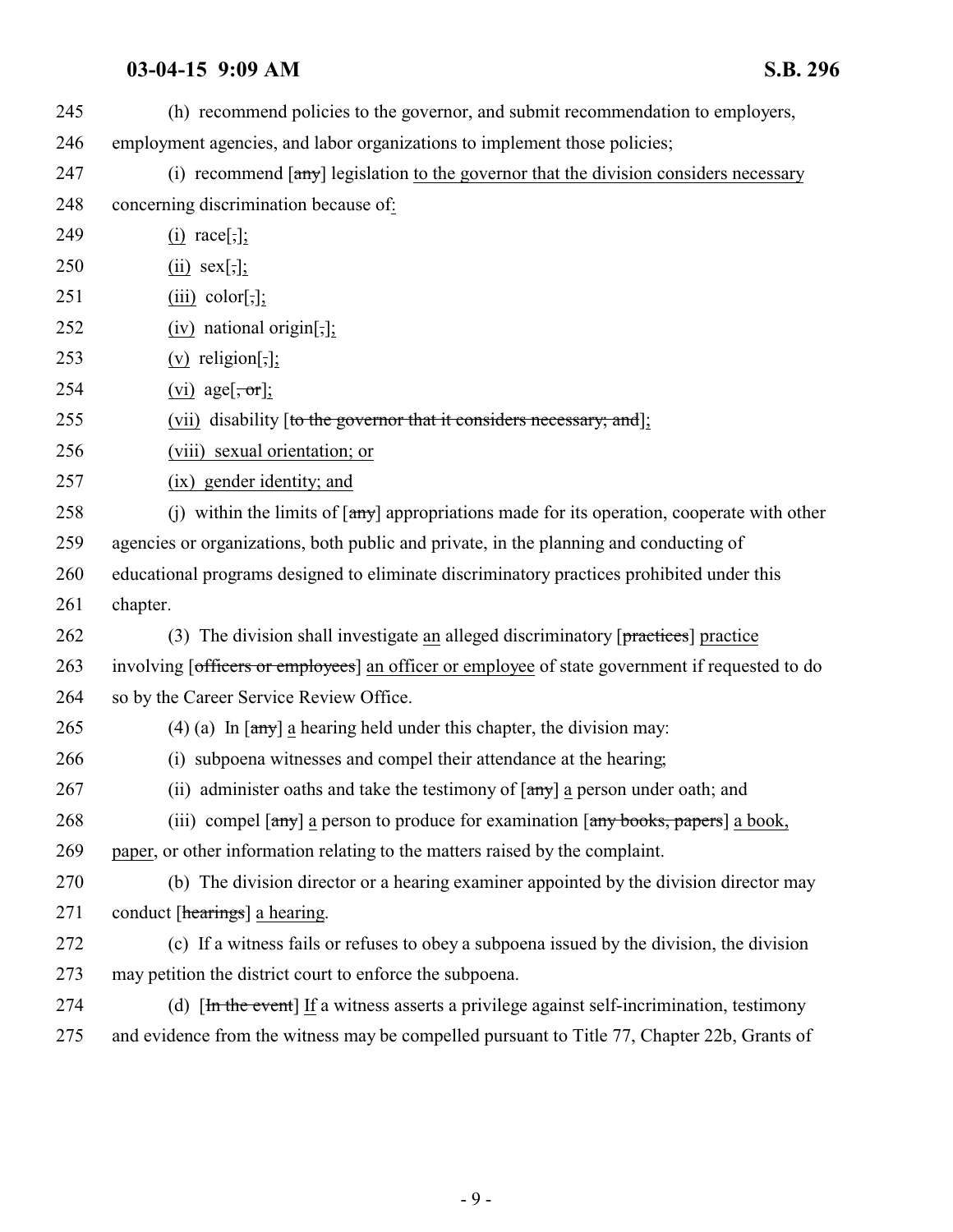<span id="page-9-0"></span>

| 276 | Immunity.                                                                                                    |
|-----|--------------------------------------------------------------------------------------------------------------|
| 277 | Section 5. Section 34A-5-106 is amended to read:                                                             |
| 278 | 34A-5-106. Discriminatory or prohibited employment practices -- Permitted                                    |
| 279 | practices.                                                                                                   |
| 280 | (1) It is a discriminatory or prohibited employment practice to take $\lceil \frac{any}{n} \rceil$ an action |
| 281 | described in Subsections $(1)(a)$ through $(f)$ .                                                            |
| 282 | (a) (i) An employer may not refuse to hire, promote, discharge, demote, or terminate                         |
| 283 | [any] a person, or to retaliate against, harass, or discriminate in matters of compensation or in            |
| 284 | terms, privileges, and conditions of employment against $[\text{any}]$ a person otherwise qualified,         |
| 285 | because of:                                                                                                  |
| 286 | $(A)$ race;                                                                                                  |
| 287 | $(B)$ color;                                                                                                 |
| 288 | $(C)$ sex;                                                                                                   |
| 289 | (D) pregnancy, childbirth, or pregnancy-related conditions;                                                  |
| 290 | (E) age, if the individual is 40 years of age or older;                                                      |
| 291 | (F) religion;                                                                                                |
| 292 | (G) national origin; $\lceil \sigma r \rceil$                                                                |
| 293 | $(H)$ disability[.];                                                                                         |
| 294 | (I) sexual orientation; or                                                                                   |
| 295 | (J) gender identity.                                                                                         |
| 296 | (ii) A person may not be considered "otherwise qualified," unless that person possesses                      |
| 297 | the following required by an employer for any particular job, job classification, or position:               |
| 298 | (A) education;                                                                                               |
| 299 | (B) training;                                                                                                |
| 300 | (C) ability, with or without reasonable accommodation;                                                       |
| 301 | (D) moral character;                                                                                         |
| 302 | (E) integrity;                                                                                               |
| 303 | (F) disposition to work;                                                                                     |
| 304 | (G) adherence to reasonable rules and regulations; and                                                       |
| 305 | (H) other job related qualifications required by an employer.                                                |
| 306 | (iii) (A) As used in this chapter, "to discriminate in matters of compensation" means                        |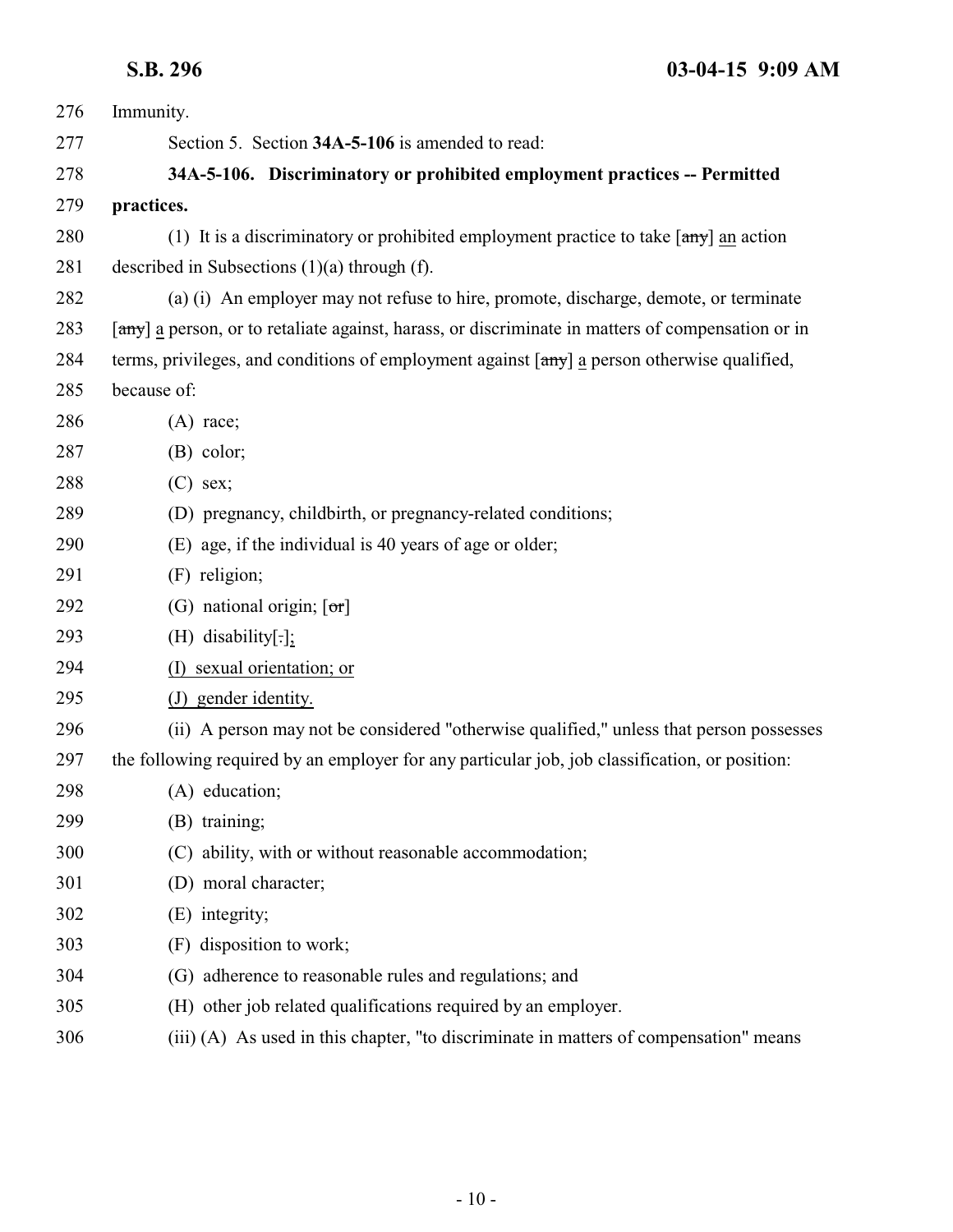| 307 | the payment of differing wages or salaries to employees having substantially equal experience,    |
|-----|---------------------------------------------------------------------------------------------------|
| 308 | responsibilities, and skill for the particular job.                                               |
| 309 | (B) Notwithstanding Subsection $(1)(a)(iii)(A)$ :                                                 |
| 310 | (I) nothing in this chapter prevents [increases] an increase in pay as a result of                |
| 311 | longevity with the employer, if the salary [increases are] increase is uniformly applied and      |
| 312 | available to all employees on a substantially proportional basis; and                             |
| 313 | (II) nothing in this section prohibits an employer and employee from agreeing to a rate           |
| 314 | of pay or work schedule designed to protect the employee from loss of Social Security payment     |
| 315 | or benefits if the employee is eligible for those payments.                                       |
| 316 | (b) An employment agency may not:                                                                 |
| 317 | (i) refuse to list and properly classify for employment, or refuse to refer an individual         |
| 318 | for employment, in a known available job for which the individual is otherwise qualified,         |
| 319 | because of:                                                                                       |
| 320 | $(A)$ race;                                                                                       |
| 321 | $(B)$ color;                                                                                      |
| 322 | $(C)$ sex;                                                                                        |
| 323 | (D) pregnancy, childbirth, or pregnancy-related conditions;                                       |
| 324 | (E) religion;                                                                                     |
| 325 | (F) national origin;                                                                              |
| 326 | (G) age, if the individual is 40 years of age or older; $[\sigma r]$                              |
| 327 | (H) disability; $[\sigma r]$                                                                      |
| 328 | sexual orientation; or<br>(D                                                                      |
| 329 | (J) gender identity; or                                                                           |
| 330 | (ii) comply with a request from an employer for referral of [applicants] an applicant for         |
| 331 | employment if the request indicates either directly or indirectly that the employer discriminates |
| 332 | in employment on account of:                                                                      |
| 333 | $(A)$ race;                                                                                       |
| 334 | $(B)$ color;                                                                                      |
| 335 | $(C)$ sex;                                                                                        |
| 336 | (D) pregnancy, childbirth, or pregnancy-related conditions;                                       |
| 337 | (E) religion;                                                                                     |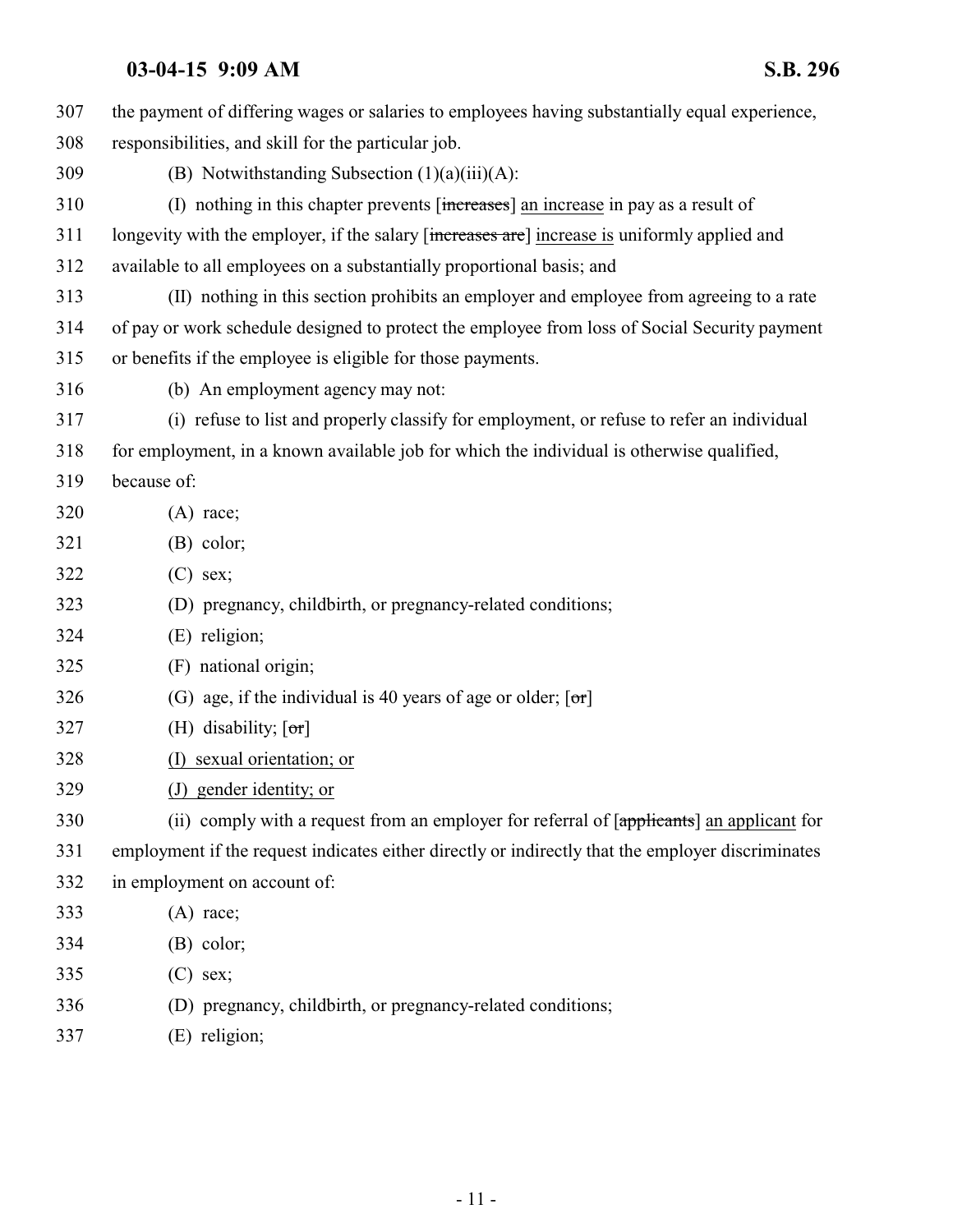| 338 | (F) national origin;                                                                                                                                                |
|-----|---------------------------------------------------------------------------------------------------------------------------------------------------------------------|
| 339 | (G) age, if the individual is 40 years of age or older; $[\sigma r]$                                                                                                |
| 340 | $(H)$ disability[.];                                                                                                                                                |
| 341 | (I) sexual orientation; or                                                                                                                                          |
| 342 | (J) gender identity.                                                                                                                                                |
| 343 | (c) (i) A labor organization may not for a reason listed in Subsection $(1)(c)(ii)$ :                                                                               |
| 344 | (A) exclude $\lceil \frac{any}{n} \rceil$ an individual otherwise qualified from full membership rights in the                                                      |
| 345 | labor organization[ $\frac{1}{2}$ ];                                                                                                                                |
| 346 | (B) expel the individual from membership in the labor organization[,]; or                                                                                           |
| 347 | (C) otherwise discriminate against or harass $\left[\frac{any \text{ of the labor organization's members}}{any \text{ of the labor organization's members}}\right]$ |
| 348 | a member of the labor organization in full employment of work opportunity, or representation[,                                                                      |
| 349 | because of: ].                                                                                                                                                      |
| 350 | (ii) A labor organization may not take an action listed in this Subsection $(1)(c)$ because                                                                         |
| 351 | of:                                                                                                                                                                 |
| 352 | $[\text{ }(\text{ }i)]$ (A) race;                                                                                                                                   |
| 353 | $\left[\left(\overrightarrow{ii}\right)\right]$ (B) sex;                                                                                                            |
| 354 | $[\overrightarrow{tiii}]$ (C) pregnancy, childbirth, or pregnancy-related conditions;                                                                               |
| 355 | $[\overline{(\text{iv})}]$ (D) religion;                                                                                                                            |
| 356 | $\left[\left(\overline{v}\right)\right]$ (E) national origin;                                                                                                       |
| 357 | $[\overrightarrow{(vi)}]$ (F) age, if the individual is 40 years of age or older; $[\overrightarrow{or}]$                                                           |
| 358 | $\left[\overrightarrow{vii}\right]$ (G) disability[:];                                                                                                              |
| 359 | (H) sexual orientation; or                                                                                                                                          |
| 360 | (I) gender identity.                                                                                                                                                |
| 361 | (d) (i) Unless based upon a bona fide occupational qualification, or required by and                                                                                |
| 362 | given to an agency of government for a security [reasons] reason, an employer, employment                                                                           |
| 363 | agency, or labor organization may not do the following if the statement, advertisement,                                                                             |
| 364 | publication, form, or inquiry violates Subsection $(1)(d)(ii)$ :                                                                                                    |
| 365 | (A) print, $\lceil \text{or} \rceil$ circulate, or cause to be printed or circulated $\lceil \text{or} \rceil$ a statement,                                         |
| 366 | advertisement, or publication[,];                                                                                                                                   |
| 367 | (B) use $\lceil \frac{any}{n} \rceil$ a form of application for employment or membership[,]; or                                                                     |
| 368 | (C) make any inquiry in connection with prospective employment or membership $[that]$                                                                               |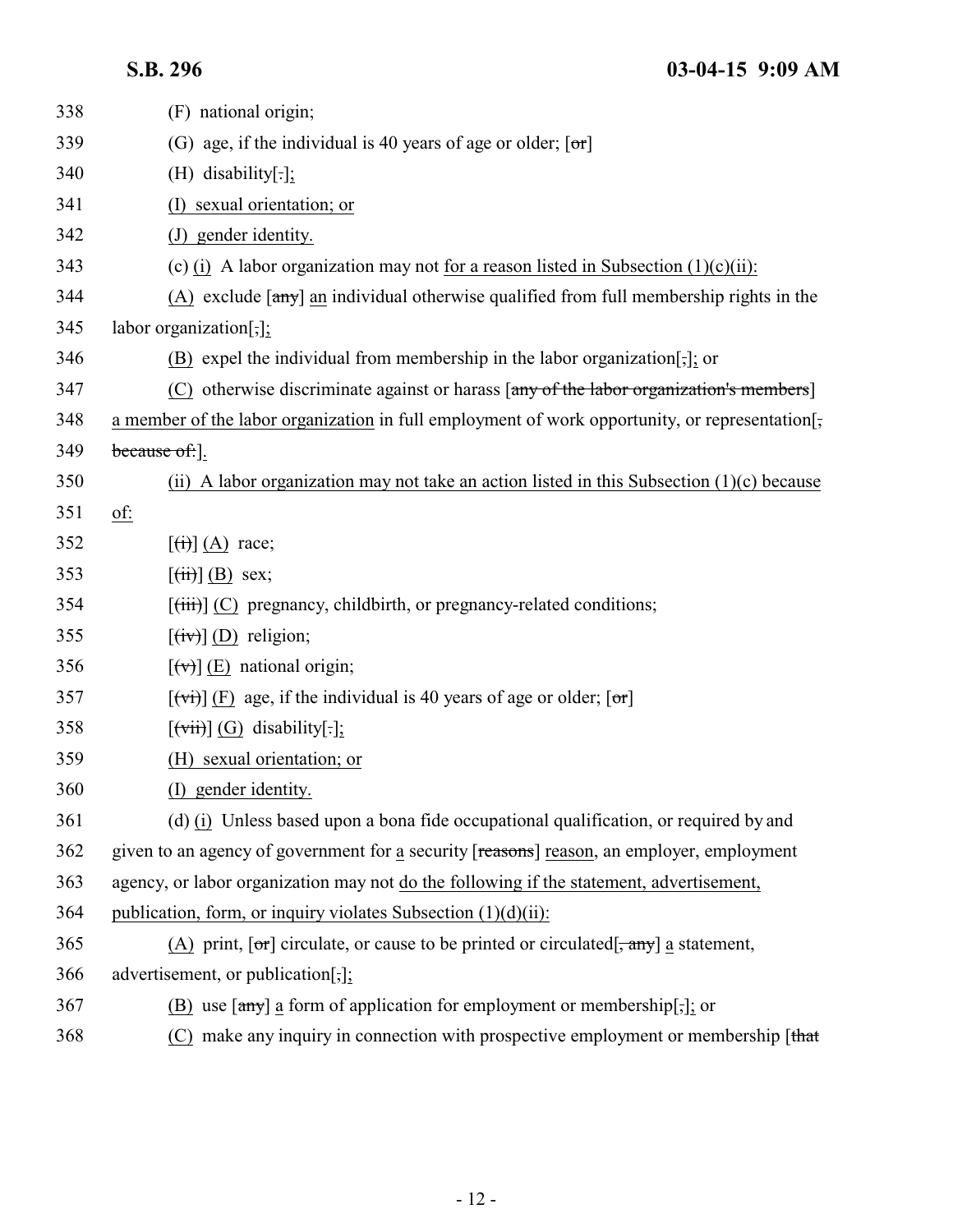| 369 | expresses, either directly or indirectly: (i) any.                                                             |
|-----|----------------------------------------------------------------------------------------------------------------|
| 370 | This Subsection $(1)(d)$ applies to a statement, advertisement, publication, form, or<br>(ii)                  |
| 371 | inquiry that directly expresses a limitation, specification, or discrimination as to:                          |
| 372 | $(A)$ race;                                                                                                    |
| 373 | $(B)$ color;                                                                                                   |
| 374 | (C) religion;                                                                                                  |
| 375 | $(D)$ sex;                                                                                                     |
| 376 | (E) pregnancy, childbirth, or pregnancy-related conditions;                                                    |
| 377 | (F) national origin;                                                                                           |
| 378 | (G) age, if the individual is 40 years of age or older; $[\sigma r]$                                           |
| 379 | (H) disability; $[or]$                                                                                         |
| 380 | $(iii)$ the intent to make any limitation, specification, or discrimination described in                       |
| 381 | Subsection $(1)(d)(i)$ .                                                                                       |
| 382 | sexual orientation; or                                                                                         |
| 383 | (J) gender identity.                                                                                           |
| 384 | (e) A person, whether or not an employer, an employment agency, a labor organization,                          |
| 385 | or [the employees or members] an employee or member of an employer, employment agency,                         |
| 386 | or labor organization, may not:                                                                                |
| 387 | (i) aid, incite, compel, or coerce the doing of an act defined in this section to be a                         |
| 388 | discriminatory or prohibited employment practice;                                                              |
| 389 | (ii) obstruct or prevent $\lceil \frac{any}{n} \rceil$ a person from complying with this chapter, or any order |
| 390 | issued under this chapter; or                                                                                  |
| 391 | (iii) attempt, either directly or indirectly, to commit [any] an act prohibited in this                        |
| 392 | section.                                                                                                       |
| 393 | (f) (i) An employer, labor organization, joint apprenticeship committee, or vocational                         |
| 394 | school[,] providing, coordinating, or controlling an apprenticeship [programs,] program or                     |
| 395 | providing, coordinating, or controlling an on-the-job-training [programs] program, instruction,                |
| 396 | training, or retraining [programs] program may not:                                                            |
| 397 | (A) deny to, or withhold from, any qualified person[,] the right to be admitted to[,] or                       |
| 398 | participate in [any] an apprenticeship training program, on-the-job-training program, or other                 |
| 399 | occupational instruction, training, or retraining program because of:                                          |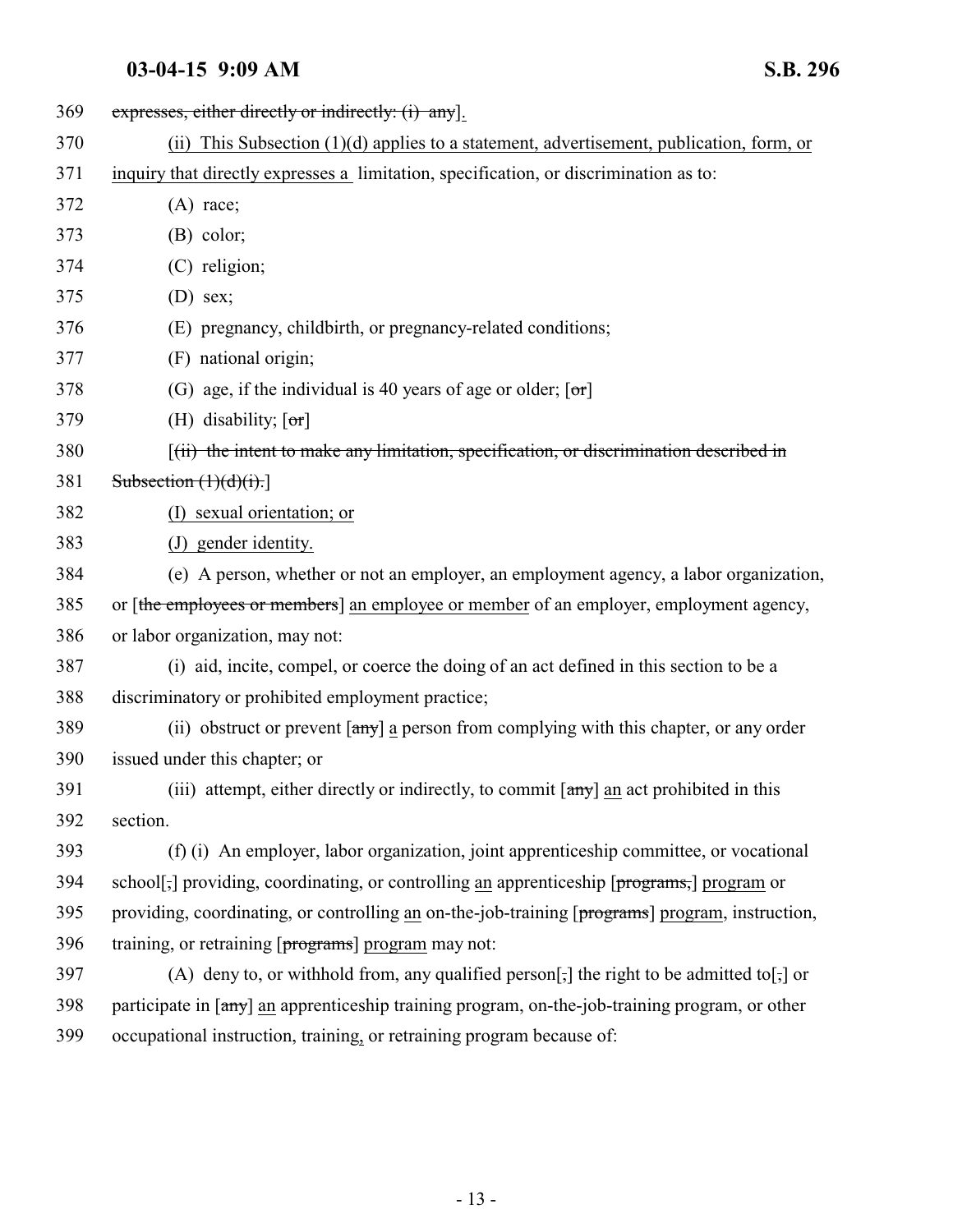| 400 | $(I)$ race;                                                                                                                                                       |
|-----|-------------------------------------------------------------------------------------------------------------------------------------------------------------------|
| 401 | $(II)$ color;                                                                                                                                                     |
| 402 | $(III)$ sex;                                                                                                                                                      |
| 403 | (IV) pregnancy, childbirth, or pregnancy-related conditions;                                                                                                      |
| 404 | (V) religion;                                                                                                                                                     |
| 405 | (VI) national origin;                                                                                                                                             |
| 406 | (VII) age, if the individual is 40 years of age or older; $[\sigma r]$                                                                                            |
| 407 | (VIII) disability;                                                                                                                                                |
| 408 | (IX) sexual orientation; or                                                                                                                                       |
| 409 | (X) gender identity;                                                                                                                                              |
| 410 | (B) discriminate against or harass $\lceil \frac{any}{n} \rceil$ a qualified person in that person's pursuit of                                                   |
| 411 | [programs] a program described in Subsection $(1)(f)(i)(A)[\overline{f} \cdot \overline{f} \cdot \overline{f} \cdot \overline{f} \cdot \overline{f}]$ because of: |
| 412 | $(I)$ race;                                                                                                                                                       |
| 413 | $(II)$ color;                                                                                                                                                     |
| 414 | $(III)$ sex;                                                                                                                                                      |
| 415 | (IV) pregnancy, childbirth, or pregnancy-related conditions;                                                                                                      |
| 416 | (V) religion;                                                                                                                                                     |
| 417 | (VI) national origin;                                                                                                                                             |
| 418 | (VII) age, if the individual is 40 years of age or older;                                                                                                         |
| 419 | (VIII) disability;                                                                                                                                                |
| 420 | (IX) sexual orientation; or                                                                                                                                       |
| 421 | (X) gender identity;                                                                                                                                              |
| 422 | (C) discriminate against [such] a qualified person in the terms, conditions, or privileges                                                                        |
| 423 | of $\lceil \frac{\text{programs}}{\text{array}} \rceil$ a program described in Subsection (1)(f)(i)(A), because of:                                               |
| 424 | $(I)$ race;                                                                                                                                                       |
| 425 | $(II)$ color;                                                                                                                                                     |
| 426 | $(III)$ sex;                                                                                                                                                      |
| 427 | (IV) pregnancy, childbirth, or pregnancy-related conditions;                                                                                                      |
| 428 | (V) religion;                                                                                                                                                     |
| 429 | (VI) national origin;                                                                                                                                             |
| 430 | (VII) age, if the individual is 40 years of age or older; $[\sigma r]$                                                                                            |
|     |                                                                                                                                                                   |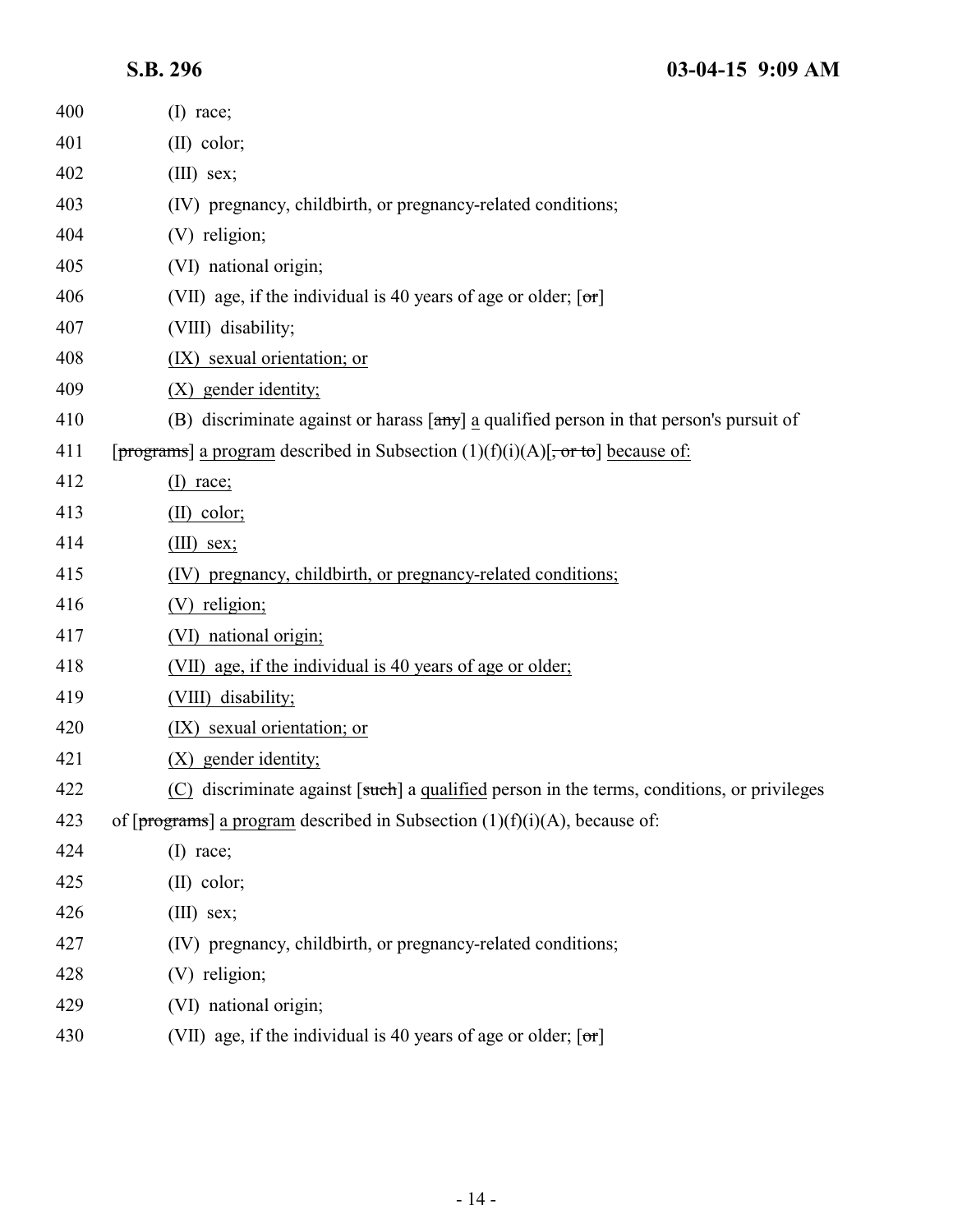| 431 | (VIII) disability; $[\sigma r]$                                                                                        |
|-----|------------------------------------------------------------------------------------------------------------------------|
| 432 | (IX) sexual orientation; or                                                                                            |
| 433 | (X) gender identity; or                                                                                                |
| 434 | $[\text{f}\Theta]$ (D) except as provided in Subsection (1)(f)(ii), print, publish, or cause to be                     |
| 435 | printed or published, $\lceil \frac{any}{n} \rceil$ a notice or advertisement relating to employment by the employer,  |
| 436 | or membership in or $\lceil \frac{any}{n} \rceil$ a classification or referral for employment by a labor organization, |
| 437 | or relating to [any] a classification or referral for employment by an employment agency,                              |
| 438 | indicating [any] a preference, limitation, specification, or discrimination based on:                                  |
| 439 | $(I)$ race;                                                                                                            |
| 440 | $(II)$ color;                                                                                                          |
| 441 | $(III)$ sex;                                                                                                           |
| 442 | (IV) pregnancy, childbirth, or pregnancy-related conditions;                                                           |
| 443 | (V) religion;                                                                                                          |
| 444 | (VI) national origin;                                                                                                  |
| 445 | (VII) age, if the individual is 40 years of age or older; $[\sigma r]$                                                 |
| 446 | (VIII) disability[.];                                                                                                  |
| 447 | (IX) sexual orientation; or                                                                                            |
| 448 | (X) gender identity.                                                                                                   |
| 449 | (ii) Notwithstanding Subsection $(1)(f)(i)[(C)](D)$ , if the following is a bona fide                                  |
| 450 | occupational qualification for employment, a notice or advertisement described in Subsection                           |
| 451 | $(1)(f)(i)[\Theta]$ (D) may indicate a preference, limitation, specification, or discrimination based                  |
| 452 | on:                                                                                                                    |
| 453 | $(A)$ race;                                                                                                            |
| 454 | $(B)$ color;                                                                                                           |
| 455 | (C) religion;                                                                                                          |
| 456 | $(D)$ sex;                                                                                                             |
| 457 | (E) pregnancy, childbirth, or pregnancy-related conditions;                                                            |
| 458 | $(F)$ age;                                                                                                             |
| 459 | (G) national origin; $[\sigma r]$                                                                                      |
| 460 | $(H)$ disability[.];                                                                                                   |
| 461 | (I) sexual orientation; or                                                                                             |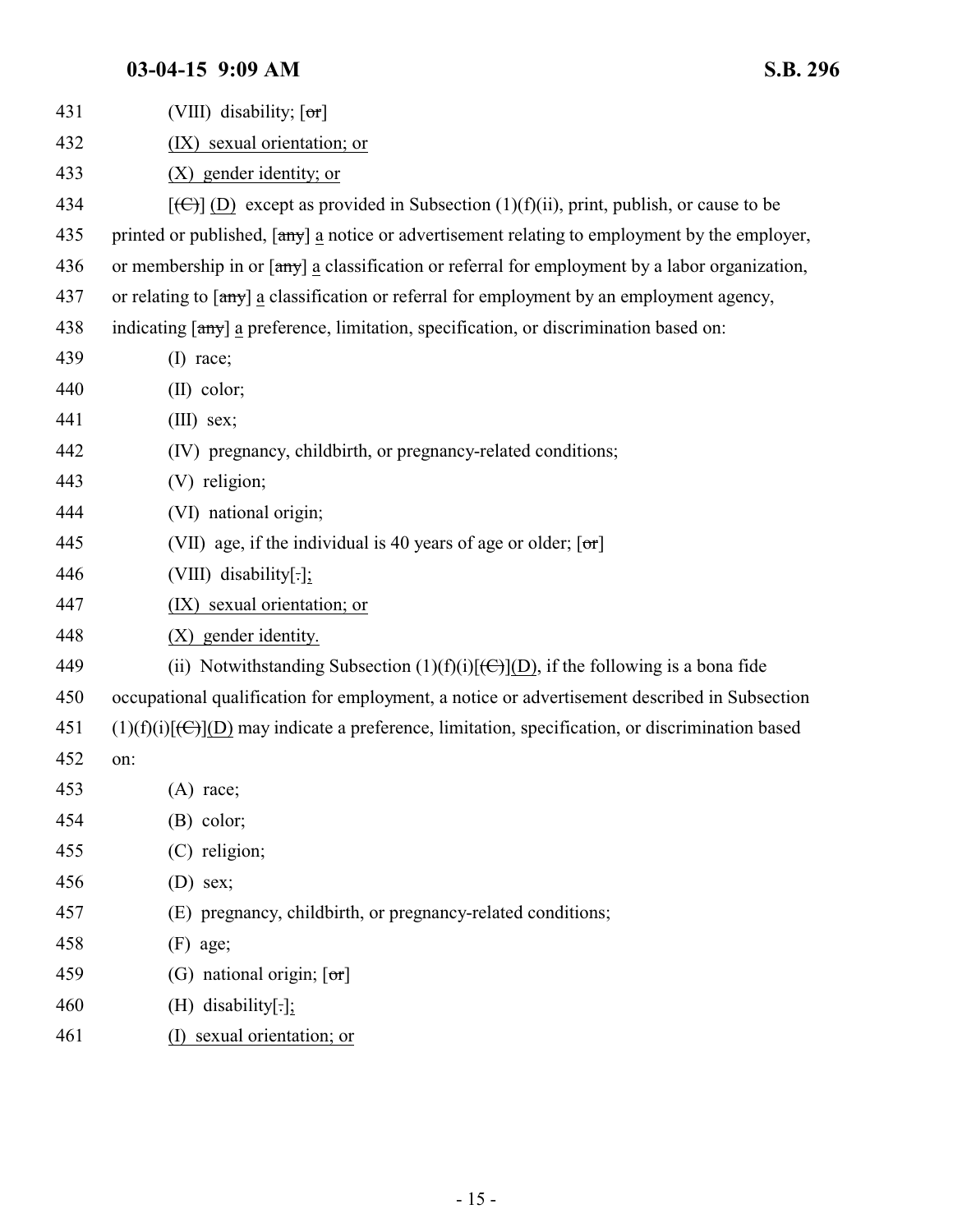(J) gender identity. 463 (2) [Nothing contained in] Subsections  $(1)(a)$  through  $(1)(f)$  [shall] may not be construed to prevent: (a) the termination of employment of an individual who, with or without reasonable accommodation, is physically, mentally, or emotionally unable to perform the duties required by that individual's employment; (b) the variance of insurance premiums or coverage on account of age; or (c) a restriction on the activities of [individuals licensed by the liquor authority with 470 respect to persons] a person licensed in accordance with Title 32B, Alcoholic Beverage Control Act, with respect to an individual who is under 21 years of age. (3) (a) It is not a discriminatory or prohibited employment practice: 473 (i) for an employer to hire and employ [employees] an employee, for an employment 474 agency to classify or refer for employment  $\left[\frac{any}{n}\right]$  an individual, for a labor organization to 475 classify its membership or to classify or refer for employment  $[\text{any}]$  an individual, or for an employer, labor organization, or joint labor-management committee controlling an 477 apprenticeship or other training or retraining [programs] program to admit or employ [any] an 478 individual in  $\left[\frac{amy}{m} \cdot \frac{smc}{m}\right]$  the program $\left[\frac{1}{2}\right]$  on the basis of religion, sex, pregnancy, childbirth, or pregnancy-related conditions, age, national origin, [or] disability, sexual orientation, or gender 480 identity in those certain instances [where] when religion, sex, pregnancy, childbirth, or pregnancy-related conditions, age, if the individual is 40 years of age or older, national origin, [or] disability, sexual orientation, or gender identity is a bona fide occupational qualification reasonably necessary to the normal operation of that particular business or enterprise; (ii) for a school, college, university, or other educational institution to hire and employ 485 [employees] an employee of a particular religion if: (A) the school, college, university, or other educational institution is, in whole or in substantial part, owned, supported, controlled, or managed by a particular religious corporation, association, or society; or (B) the curriculum of the school, college, university, or other educational institution is directed toward the propagation of a particular religion; 491 (iii) for an employer to give preference in employment to: (A) the employer's: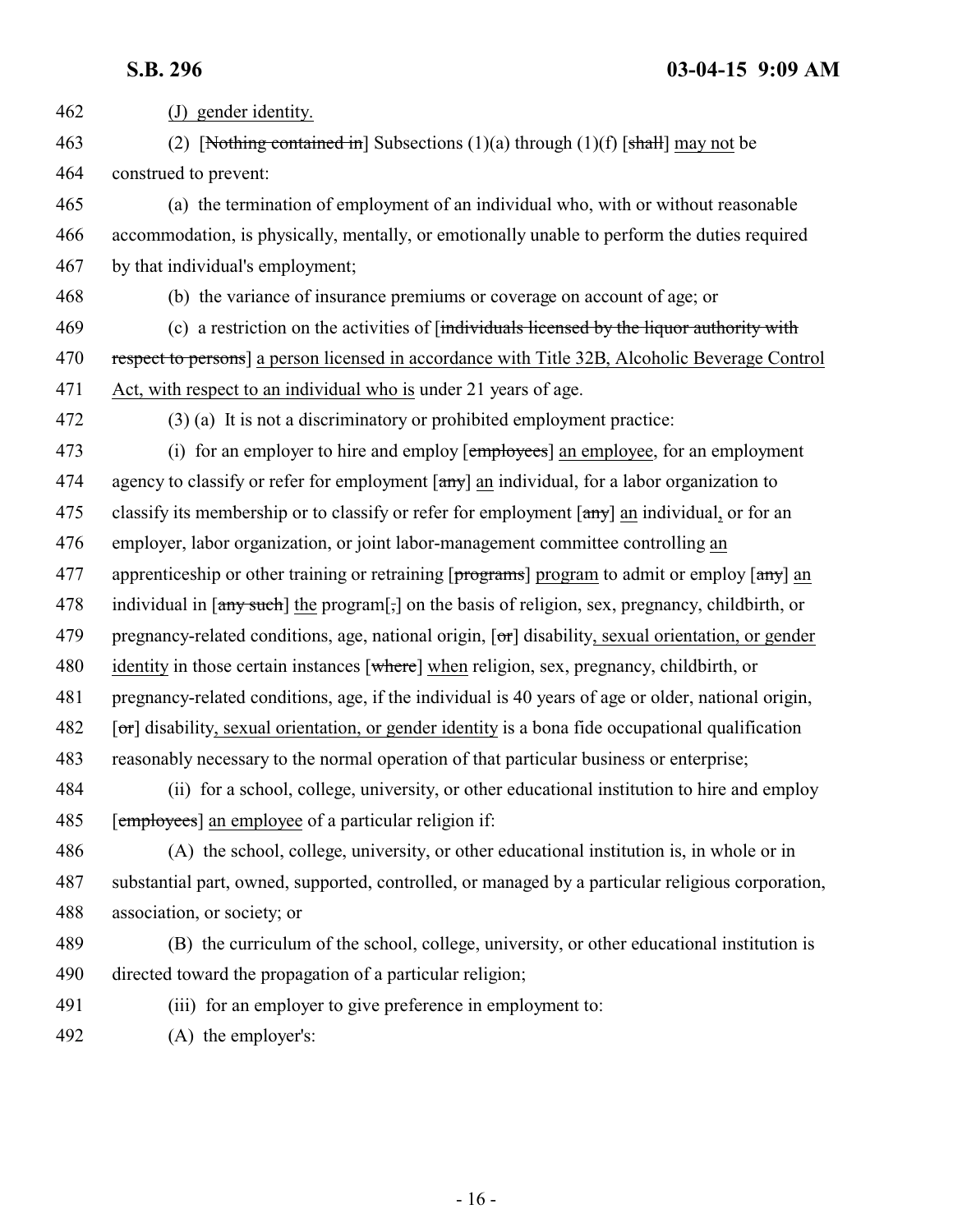493 (I) spouse; 494 (II) child; or 495 (III) son-in-law or daughter-in-law; 496 (B)  $\left[\frac{\text{any}}{\text{any}}\right]$  a person for whom the employer is or would be liable to furnish financial 497 support if [those persons] the person were unemployed; 498 (C)  $\left[\frac{\text{any}}{\text{any}}\right]$  a person to whom the employer during the preceding six months  $\left[\frac{\text{has}}{\text{has}}\right]$ 499 furnished] furnishes more than one-half of total financial support regardless of whether or not 500 the employer was or is legally obligated to furnish support; or 501 (D)  $\left[\frac{amy}{a\pi y}\right]$  a person whose education or training  $\left[\frac{w}{a\pi y}\right]$  is substantially financed by the 502 employer for a period of two years or more. 503 (b) Nothing in this chapter applies to  $\text{tan } y$  a business or enterprise on or near an Indian 504 reservation with respect to  $\left[\frac{amy}{\alpha}\right]$  a publicly announced employment practice of the business or 505 enterprise under which preferential treatment is given to [any] an individual because that 506 individual is a native American Indian living on or near an Indian reservation. 507 (c) Nothing in this chapter  $[\frac{shall}{]}$  may be interpreted to require  $[\frac{amyl}{]}$  an employer, 508 employment agency, labor organization, vocational school, joint labor-management committee, 509 or apprenticeship program subject to this chapter to grant preferential treatment to  $\left[\frac{amy}{} \right]$  an 510 individual or to  $\begin{bmatrix} \frac{1}{6} \\frac{1}{6} \\frac{1}{6} \\frac{1}{6} \\frac{1}{6} \\frac{1}{6} \\frac{1}{6} \\frac{1}{6} \\frac{1}{6} \\frac{1}{6} \\frac{1}{6} \\frac{1}{6} \\frac{1}{6} \\frac{1}{6} \\frac{1}{6} \\frac{1}{6} \\frac{1}{6} \\frac{1}{6} \\frac{1}{6} \\frac{1}{6} \\frac{1}{6} \\frac{1}{6} \\frac{1}{6} \\frac{1}{6} \\frac{1}{6} \\frac{1}{6} \\frac{1}{6} \\frac{1$ 511 disability, sexual orientation, or gender identity of the individual or group on account of an 512 imbalance [which] that may exist with respect to the total number or percentage of persons of 513 [any] a race, color, religion, sex, age, national origin,  $\sigma$ ] disability, sexual orientation, or 514 gender identity employed by  $\left[\frac{amy}{amy}\right]$  an employer, referred or classified for employment by an 515 employment agency or labor organization, admitted to membership or classified by [any] a 516 labor organization, or admitted to or employed in, any apprenticeship or other training 517 program, in comparison with the total number or percentage of persons of that race, color, 518 religion, sex, age, national origin,  $[\sigma r]$  disability, sexual orientation, or gender identity in any 519 community or county or in the available work force in any community or county. 520 (4) It is not a discriminatory or prohibited practice with respect to age to observe the 521 terms of a bona fide seniority system or any bona fide employment benefit plan such as a 522 retirement, pension, or insurance plan that is not a subterfuge to evade the purposes of this 523 chapter, except that  $\lceil$  no such an employee benefit plan  $\lceil$  shall may not excuse the failure to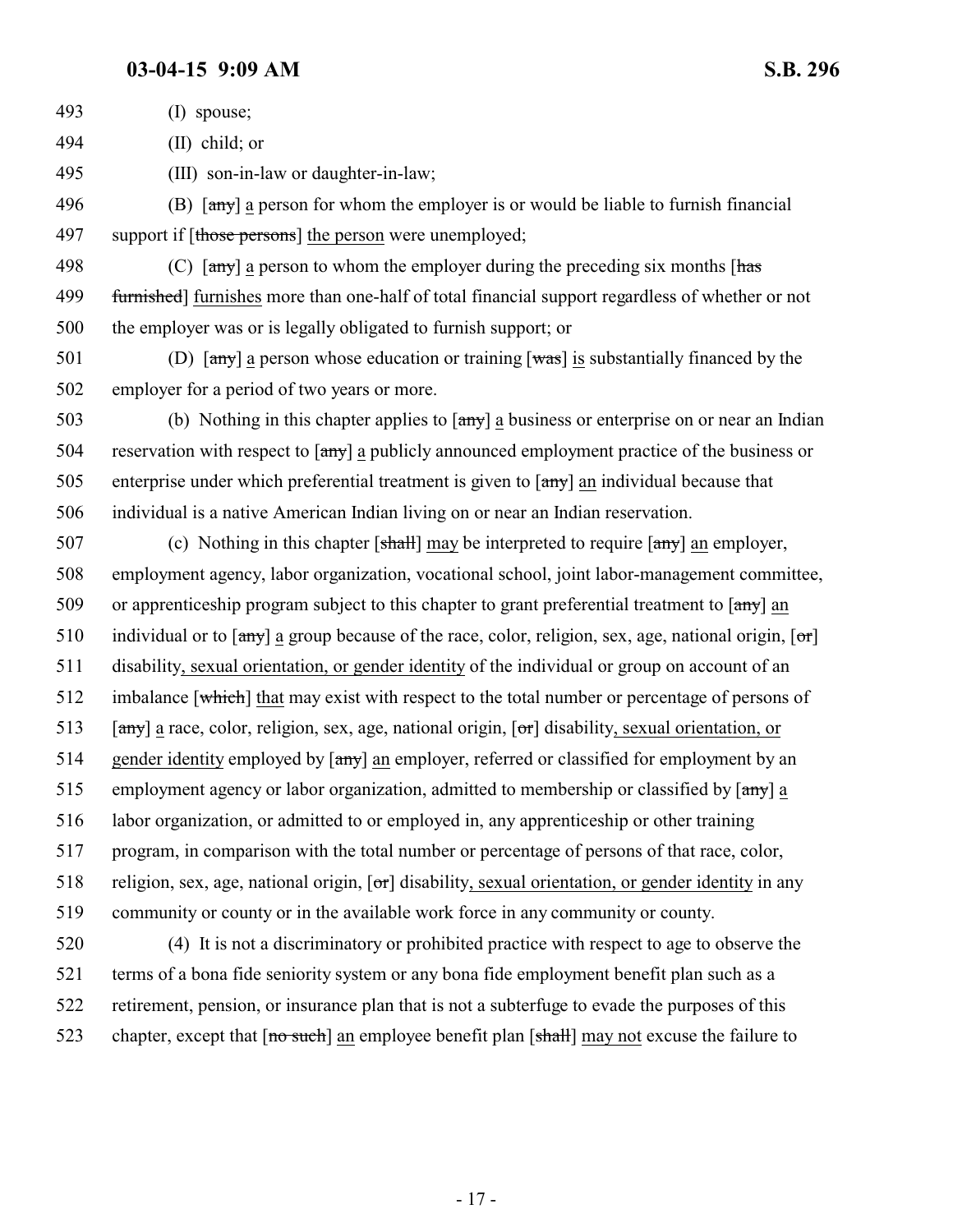<span id="page-17-0"></span>

| 524 | hire an individual.                                                                                                                     |
|-----|-----------------------------------------------------------------------------------------------------------------------------------------|
| 525 | (5) Notwithstanding Subsection (4), or $\left[\frac{\text{any other stationary provision}}{\text{provision}}\right]$ another statute to |
| 526 | the contrary, a person may not be subject to involuntary termination or retirement from                                                 |
| 527 | employment on the basis of age alone, if the individual is 40 years of age or older, except:                                            |
| 528 | (a) under Subsection $(6)$ ; and                                                                                                        |
| 529 | (b) when age is a bona fide occupational qualification.                                                                                 |
| 530 | (6) Nothing in this section prohibits compulsory retirement of an employee who has                                                      |
| 531 | attained at least 65 years of age, and who, for the two-year period immediately before                                                  |
| 532 | retirement, is employed in a bona fide executive or a high policymaking position, if:                                                   |
| 533 | (a) that employee is entitled to an immediate nonforfeitable annual retirement benefit                                                  |
| 534 | from the employee's employer's pension, profit-sharing, savings, or deferred compensation                                               |
| 535 | plan, or any combination of those plans; and                                                                                            |
| 536 | (b) the benefit described in Subsection $(6)(a)$ equals, in the aggregate, at least \$44,000.                                           |
| 537 | Section 6. Section 34A-5-107 is amended to read:                                                                                        |
| 538 | 34A-5-107. Procedure for aggrieved person to file claim -- Investigations --                                                            |
| 539 | Adjudicative proceedings -- Settlement -- Reconsideration -- Determination.                                                             |
| 540 | (1) (a) $[Any]$ $\triangle$ person claiming to be aggrieved by a discriminatory or prohibited                                           |
| 541 | employment practice may, or that person's attorney or agent may, make, sign, and file with the                                          |
| 542 | division a request for agency action.                                                                                                   |
| 543 | (b) [Every] A request for agency action shall be verified under oath or affirmation.                                                    |
| 544 | (c) A request for agency action made under this section shall be filed within 180 days                                                  |
| 545 | after the alleged discriminatory or prohibited employment practice [occurred] occurs.                                                   |
| 546 | (d) The division may transfer a request for agency action filed with the division                                                       |
| 547 | pursuant to this section to the federal Equal Employment Opportunity Commission in                                                      |
| 548 | accordance with [the provisions of any] a work-share agreement that is:                                                                 |
| 549 | (i) between the division and the Equal Employment Opportunity Commission; and                                                           |
| 550 | (ii) in effect on the day on which the request for agency action is transferred.                                                        |
| 551 | (2) $[Any]$ An employer, labor organization, joint apprenticeship committee, or                                                         |
| 552 | vocational school who has an employee or member who refuses or threatens to refuse to                                                   |
| 553 | comply with this chapter may file with the division a request for agency action asking the                                              |
| 554 | division for assistance to obtain the employee's or member's compliance by conciliation or                                              |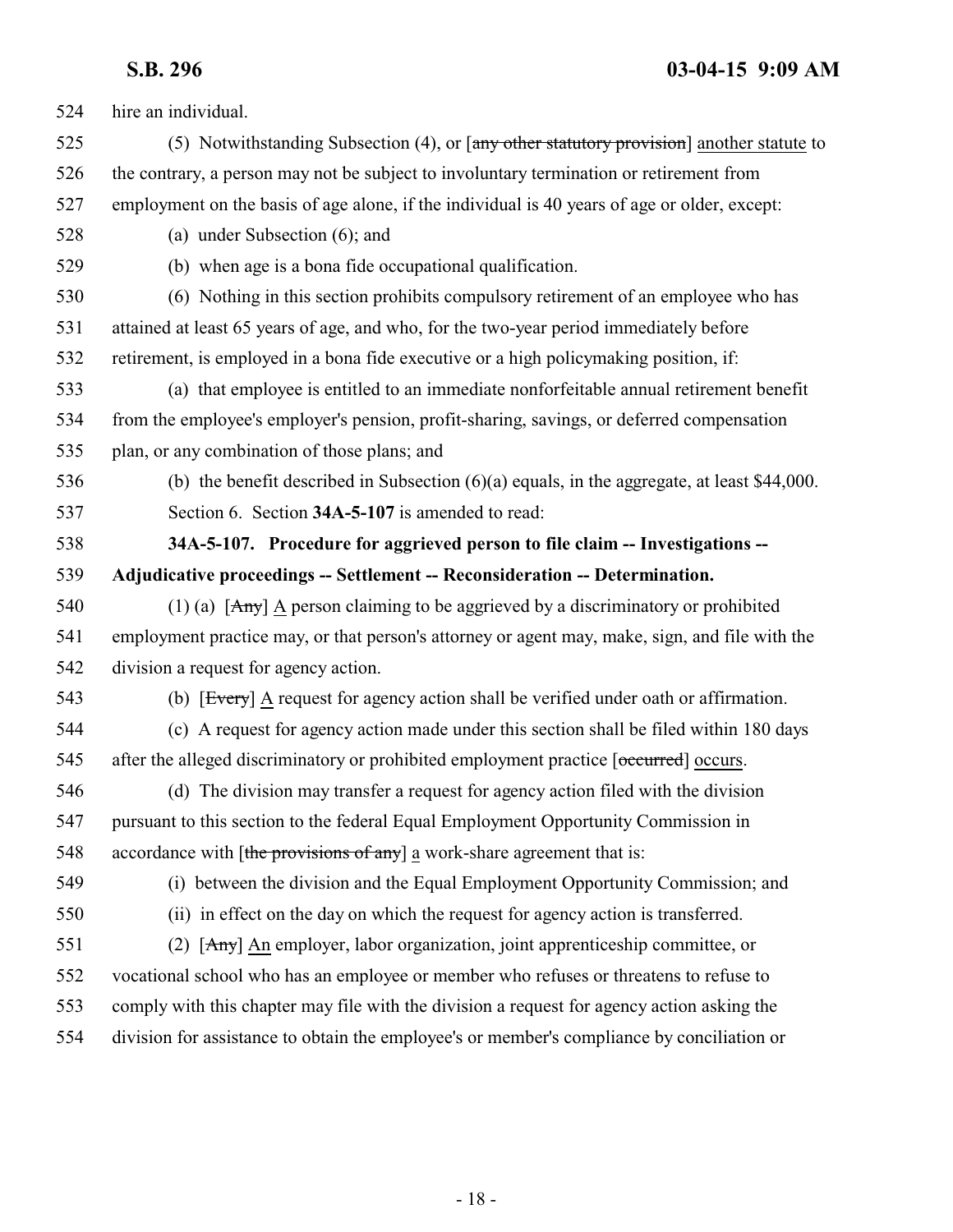other remedial action.

 (3) (a) Before a hearing is set or held as part of any adjudicative proceeding, the division shall promptly assign an investigator to attempt a settlement between the parties by conference, conciliation, or persuasion.

 (b) If no settlement is reached, the investigator shall make a prompt impartial investigation of all allegations made in the request for agency action.

(c) The division and its staff, agents, and employees:

 (i) shall conduct every investigation in fairness to all parties and agencies involved; and

 (ii) may not attempt a settlement between the parties if it is clear that no discriminatory or prohibited employment practice has occurred.

 (d) An aggrieved party may withdraw the request for agency action prior to the issuance of a final order.

 (4) (a) If the initial attempts at settlement are unsuccessful, and the investigator uncovers insufficient evidence during the investigation to support the allegations of a discriminatory or prohibited employment practice set out in the request for agency action, the investigator shall formally report these findings to the director or the director's designee.

 (b) Upon receipt of the investigator's report described in Subsection (4)(a), the director or the director's designee may issue a determination and order for dismissal of the adjudicative proceeding.

 (c) A party may make a written request to the Division of Adjudication for an evidentiary hearing to review de novo the director's or the director's designee's determination and order within 30 days of the date the determination and order for dismissal is issued.

 (d) If the director or the director's designee receives no timely request for a hearing, the determination and order issued by the director or the director's designee becomes the final order of the commission.

 (5) (a) If the initial attempts at settlement are unsuccessful and the investigator uncovers sufficient evidence during the investigation to support the allegations of a discriminatory or prohibited employment practice set out in the request for agency action, the investigator shall formally report these findings to the director or the director's designee. (b) (i) Upon receipt of the investigator's report described in Subsection (5)(a), the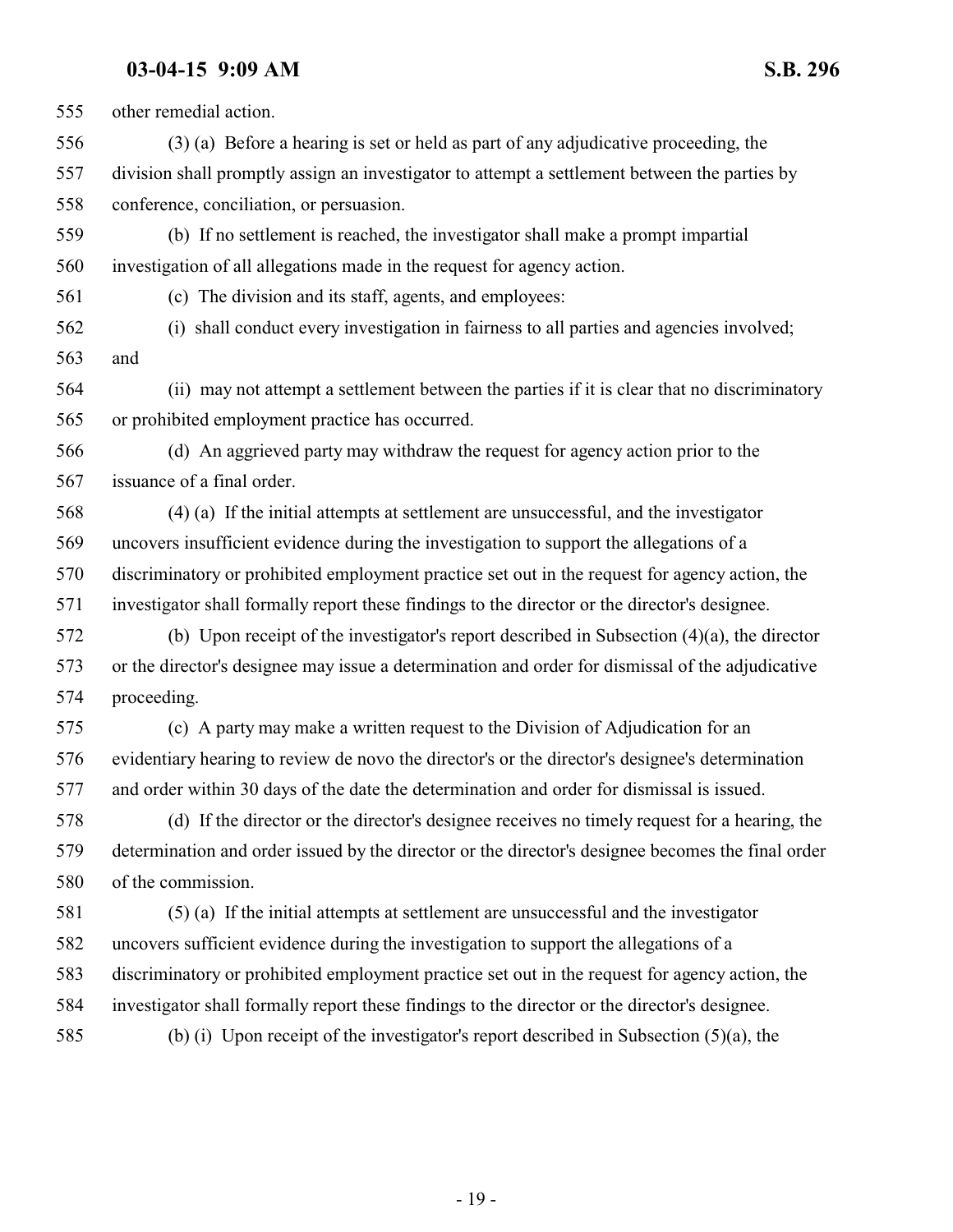| 586 | director or the director's designee may issue a determination and order based on the                       |
|-----|------------------------------------------------------------------------------------------------------------|
| 587 | investigator's report.                                                                                     |
| 588 | (ii) A determination and order issued under this Subsection $(5)(b)$ shall:                                |
| 589 | (A) direct the respondent to cease any discriminatory or prohibited employment                             |
| 590 | practice; and                                                                                              |
| 591 | (B) provide relief to the aggrieved party as the director or the director's designee                       |
| 592 | determines is appropriate.                                                                                 |
| 593 | (c) A party may file a written request to the Division of Adjudication for an evidentiary                  |
| 594 | hearing to review de novo the director's or the director's designee's determination and order              |
| 595 | within 30 days of the date the determination and order is issued.                                          |
| 596 | (d) If the director or the director's designee receives no timely request for a hearing, the               |
| 597 | determination and order issued by the director or the director's designee in accordance with               |
| 598 | Subsection $(5)(b)$ becomes the final order of the commission.                                             |
| 599 | (6) In $\lceil \frac{any}{2} \rceil$ an adjudicative proceeding to review the director's or the director's |
| 600 | designee's determination that a prohibited employment practice has occurred, the division shall            |
| 601 | present the factual and legal basis of the determination or order issued under Subsection (5).             |
| 602 | $(7)$ (a) [Prior to] Before the commencement of an evidentiary hearing:                                    |
| 603 | (i) the party filing the request for agency action may reasonably and fairly amend any                     |
| 604 | allegation; and                                                                                            |
| 605 | (ii) the respondent may amend its answer.                                                                  |
| 606 | (b) An amendment permitted under this Subsection (7) may be made:                                          |
| 607 | (i) during or after a hearing; and                                                                         |
| 608 | (ii) only with permission of the presiding officer.                                                        |
| 609 | (8) (a) If, upon reviewing all the evidence at a hearing, the presiding officer finds that a               |
| 610 | respondent has not engaged in a discriminatory or prohibited employment practice, the                      |
| 611 | presiding officer shall issue an order dismissing the request for agency action containing the             |
| 612 | allegation of a discriminatory or prohibited employment practice.                                          |
| 613 | (b) The presiding officer may order that the respondent be reimbursed by the                               |
| 614 | complaining party for the respondent's attorneys' fees and costs.                                          |
| 615 | (9) If, upon reviewing all the evidence at the hearing, the presiding officer finds that a                 |
| 616 | respondent has engaged in a discriminatory or prohibited employment practice, the presiding                |
|     |                                                                                                            |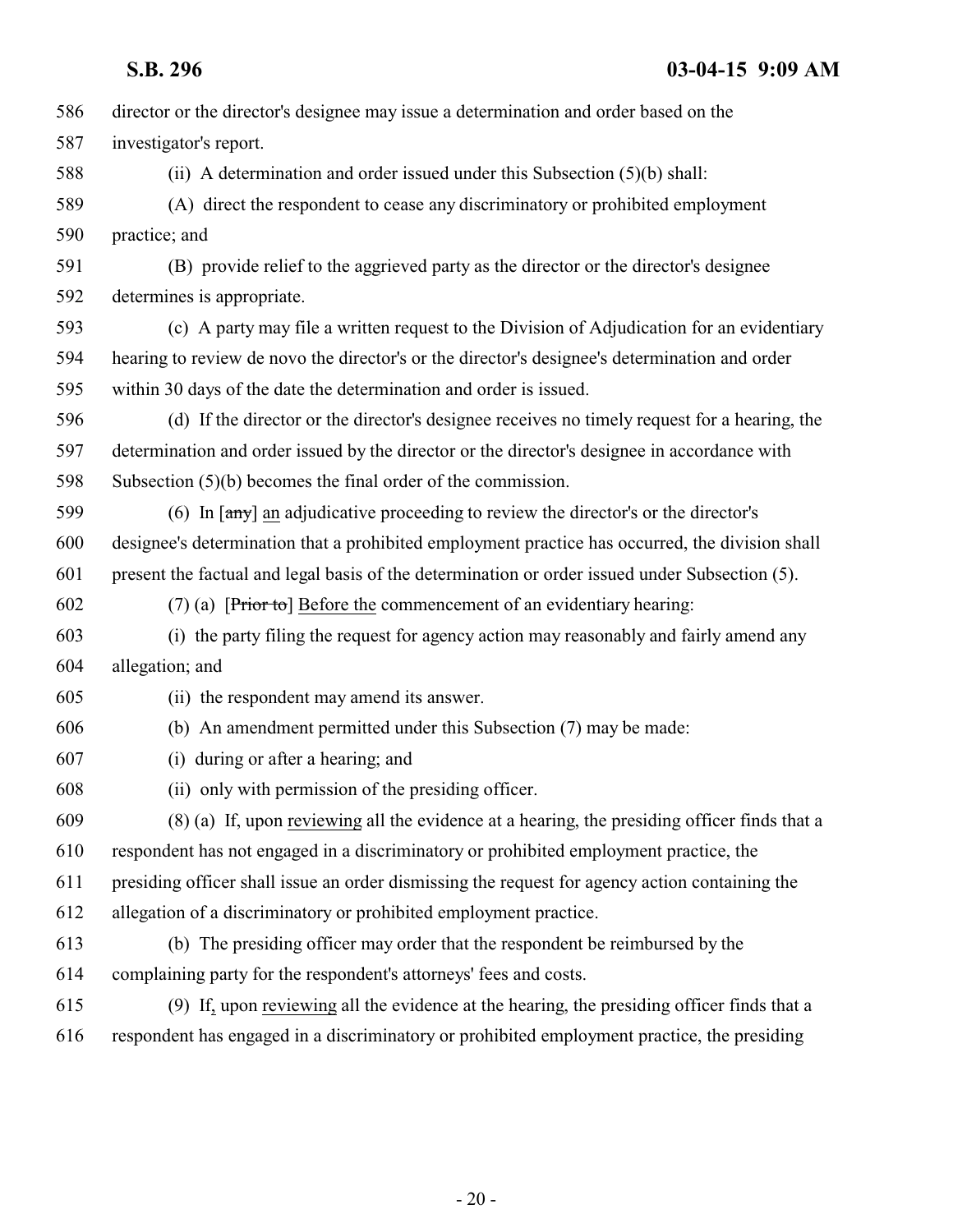| 617 | officer shall issue an order requiring the respondent to:                                                   |
|-----|-------------------------------------------------------------------------------------------------------------|
| 618 | (a) cease any discriminatory or prohibited employment practice; and                                         |
| 619 | (b) provide relief to the complaining party, including:                                                     |
| 620 | (i) reinstatement;                                                                                          |
| 621 | (ii) back pay and benefits;                                                                                 |
| 622 | (iii) [attorneys'] attorney fees; and                                                                       |
| 623 | $(iv)$ costs.                                                                                               |
| 624 | (10) Conciliation between the parties is to be urged and facilitated at all stages of the                   |
| 625 | adjudicative process.                                                                                       |
| 626 | $(11)$ (a) Either party may file with the Division of Adjudication a written request for                    |
| 627 | review before the commissioner or Appeals Board of the order issued by the presiding officer                |
| 628 | in accordance with:                                                                                         |
| 629 | (i) Section $63G-4-301$ ; and                                                                               |
| 630 | (ii) Chapter 1, Part 3, Adjudicative Proceedings.                                                           |
| 631 | (b) If there is no timely request for review, the order issued by the presiding officer                     |
| 632 | becomes the final order of the commission.                                                                  |
| 633 | $(12)$ An order of the commission under Subsection $(11)(a)$ is subject to judicial review                  |
| 634 | as provided in:                                                                                             |
| 635 | (a) Section $63G-4-403$ ; and                                                                               |
| 636 | (b) Chapter 1, Part 3, Adjudicative Proceedings.                                                            |
| 637 | (13) The commission [shall have authority to] may make rules concerning procedures                          |
| 638 | under this chapter in accordance with Title 63G, Chapter 3, Utah Administrative Rulemaking                  |
| 639 | Act.                                                                                                        |
| 640 | (14) The commission and its staff may not divulge or make public $\left[\frac{amy}{amy}\right]$ information |
| 641 | gained from [any] an investigation, settlement negotiation, or proceeding before the                        |
| 642 | commission except as provided in Subsections $(14)(a)$ through $(d)$ .                                      |
| 643 | (a) Information used by the director or the director's designee in making $\lceil \frac{any}{n} \rceil$ a   |
| 644 | determination may be provided to all interested parties for the purpose of preparation for and              |
| 645 | participation in proceedings before the commission.                                                         |
| 646 | (b) General statistical information may be disclosed provided the identities of the                         |
| 647 | individuals or parties are not disclosed.                                                                   |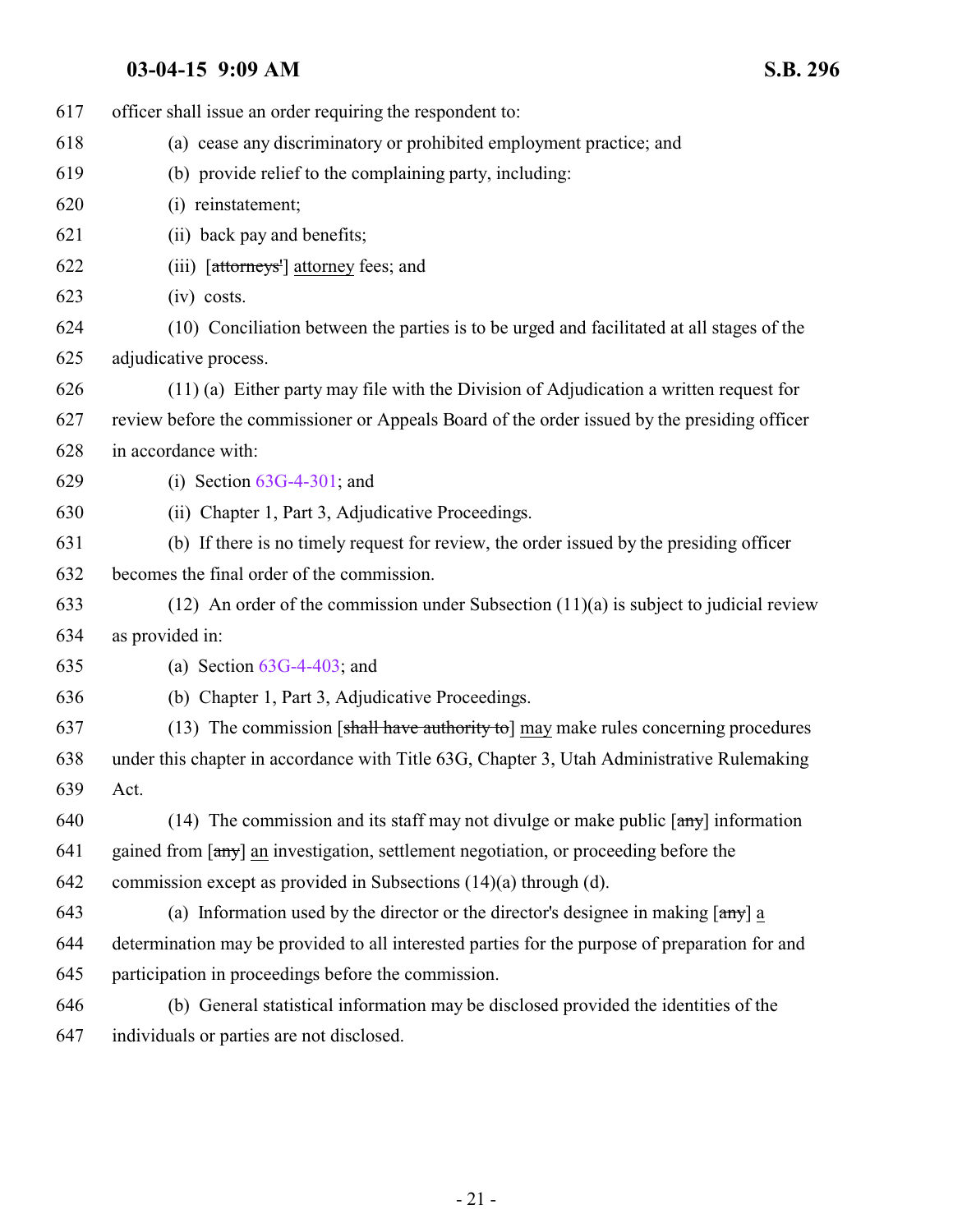<span id="page-21-0"></span>

| 648 | (c) Information may be disclosed for inspection by the attorney general or other legal                                        |
|-----|-------------------------------------------------------------------------------------------------------------------------------|
| 649 | representatives of the state or the commission.                                                                               |
| 650 | (d) Information may be disclosed for information and reporting requirements of the                                            |
| 651 | federal government.                                                                                                           |
| 652 | (15) The procedures contained in this section are the exclusive remedy under state law                                        |
| 653 | for employment discrimination based upon:                                                                                     |
| 654 | $(a)$ race;                                                                                                                   |
| 655 | $(b)$ color;                                                                                                                  |
| 656 | $(c)$ sex;                                                                                                                    |
| 657 | (d) retaliation;                                                                                                              |
| 658 | (e) pregnancy, childbirth, or pregnancy-related conditions;                                                                   |
| 659 | $(f)$ age;                                                                                                                    |
| 660 | $(g)$ religion;                                                                                                               |
| 661 | (h) national origin; $\lceil \sigma r \rceil$                                                                                 |
| 662 | $(i)$ disability[ $:$ ];                                                                                                      |
| 663 | (j) sexual orientation; or                                                                                                    |
| 664 | (k) gender identity.                                                                                                          |
| 665 | $(16)$ (a) The commencement of an action under federal law for relief based upon $\left[\frac{\text{any}}{\text{any}}\right]$ |
| 666 | an act prohibited by this chapter bars the commencement or continuation of $\lceil \frac{any}{n} \rceil$ an                   |
| 667 | adjudicative proceeding before the commission in connection with the same [claims] claim                                      |
| 668 | under this chapter.                                                                                                           |
| 669 | (b) The transfer of a request for agency action to the Equal Employment Opportunity                                           |
| 670 | Commission in accordance with Subsection $(1)(d)$ is considered the commencement of an                                        |
| 671 | action under federal law for purposes of Subsection $(16)(a)$ .                                                               |
| 672 | (c) Nothing in this Subsection (16) is intended to alter, amend, modify, or impair the                                        |
| 673 | exclusive remedy provision set forth in Subsection (15).                                                                      |
| 674 | Section 7. Section 34A-5-109 is enacted to read:                                                                              |
| 675 | 34A-5-109. Application to employee dress and grooming standards.                                                              |
| 676 | This chapter may not be interpreted to prohibit an employer from adopting reasonable                                          |
| 677 | dress and grooming standards not prohibited by other provisions of federal or state law,                                      |
| 678 | provided that the employer's dress and grooming standards afford reasonable accommodations                                    |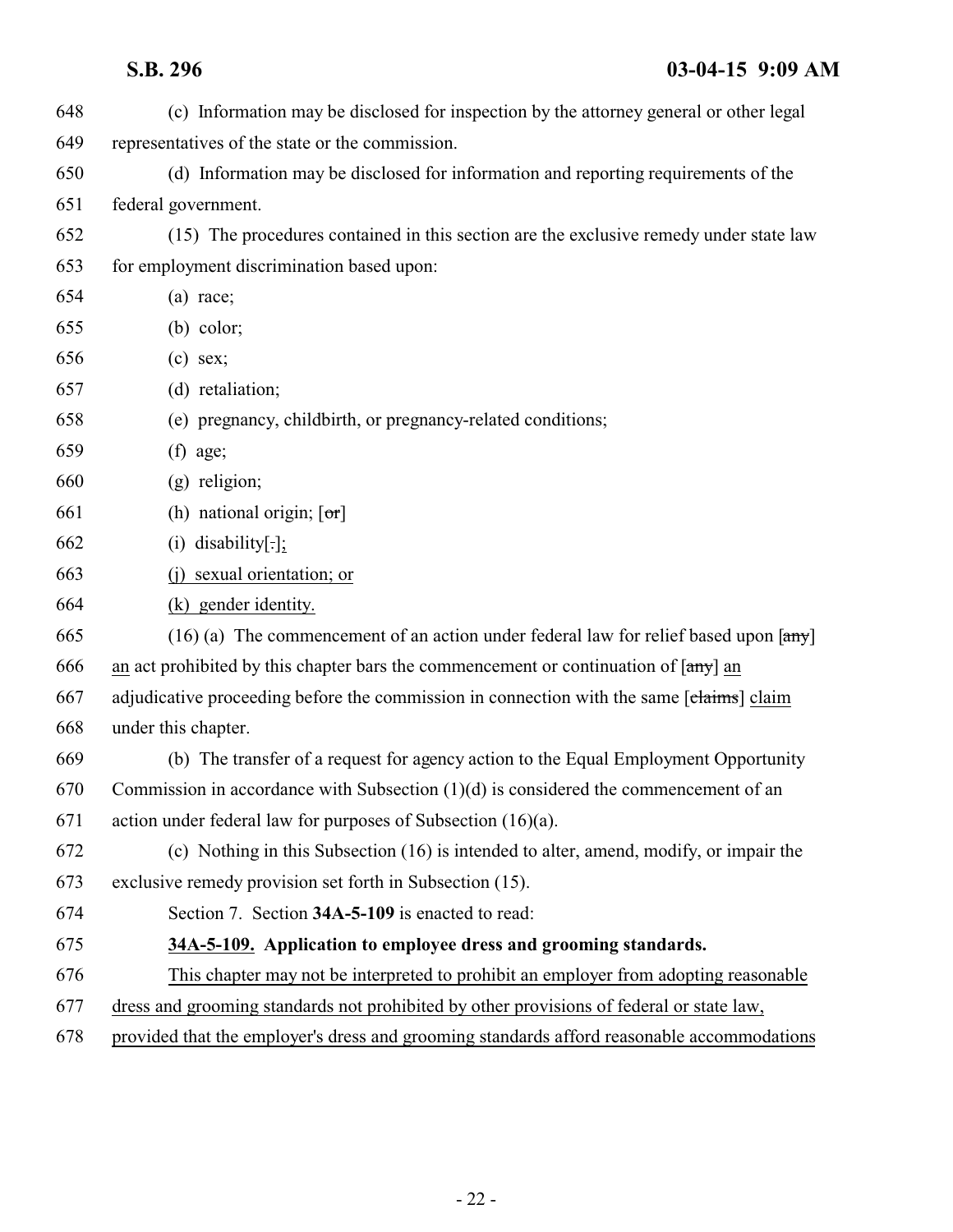### <span id="page-22-1"></span>03-04-15 9:09 AM

|     | 03-04-15 9:09 AM<br>S.B. 296                                                                       |
|-----|----------------------------------------------------------------------------------------------------|
| 679 | based on gender identity to all employees.                                                         |
| 680 | Section 8. Section 34A-5-110 is enacted to read:                                                   |
| 681 | 34A-5-110. Application to sex-specific facilities.                                                 |
| 682 | This chapter may not be interpreted to prohibit an employer from adopting reasonable               |
| 683 | rules and policies that designate sex-specific facilities, including restrooms, shower facilities, |
| 684 | and dressing facilities, provided that the employer's rules and policies adopted under this        |
| 685 | section afford reasonable accommodations based on gender identity to all employees.                |
| 686 | Section 9. Section 34A-5-111 is enacted to read:                                                   |
| 687 | 34A-5-111. Application to the freedom of expressive association and the free                       |
| 688 | exercise of religion.                                                                              |
| 689 | This chapter may not be interpreted to infringe upon the freedom of expressive                     |

- <span id="page-22-2"></span>association or the free exercise of religion protected by the First Amendment of the United
- States Constitution and Article I, Sections 1, 4, and 15 of the Utah Constitution.
- <span id="page-22-3"></span>Section 10. Section **34A-5-112** is enacted to read:
- **34A-5-112. Religious liberty protections -- Expressing beliefs and commitments in workplace -- Prohibition on employment actions against certain employee speech.**
- (1) An employee may express the employee's religious or moral beliefs and
- commitments in the workplace in a reasonable, non-disruptive, and non-harassing way on
- equal terms with similar types of expression of beliefs or commitments allowed by the
- employer in the workplace, unless the expression is in direct conflict with the essential
- business-related interests of the employer.
- (2) An employer may not discharge, demote, terminate, or refuse to hire any person, or retaliate against, harass, or discriminate in matters of compensation or in terms, privileges, and
- conditions of employment against any person otherwise qualified, for lawful expression or
- expressive activity outside of the workplace regarding the person's religious, political, or
- personal convictions, including convictions about marriage, family, or sexuality, unless the
- expression or expressive activity is in direct conflict with the essential business-related
- interests of the employer.
- <span id="page-22-0"></span>Section 11. Section **57-21-2** is amended to read:
- **57-21-2. Definitions.**
- As used in this chapter: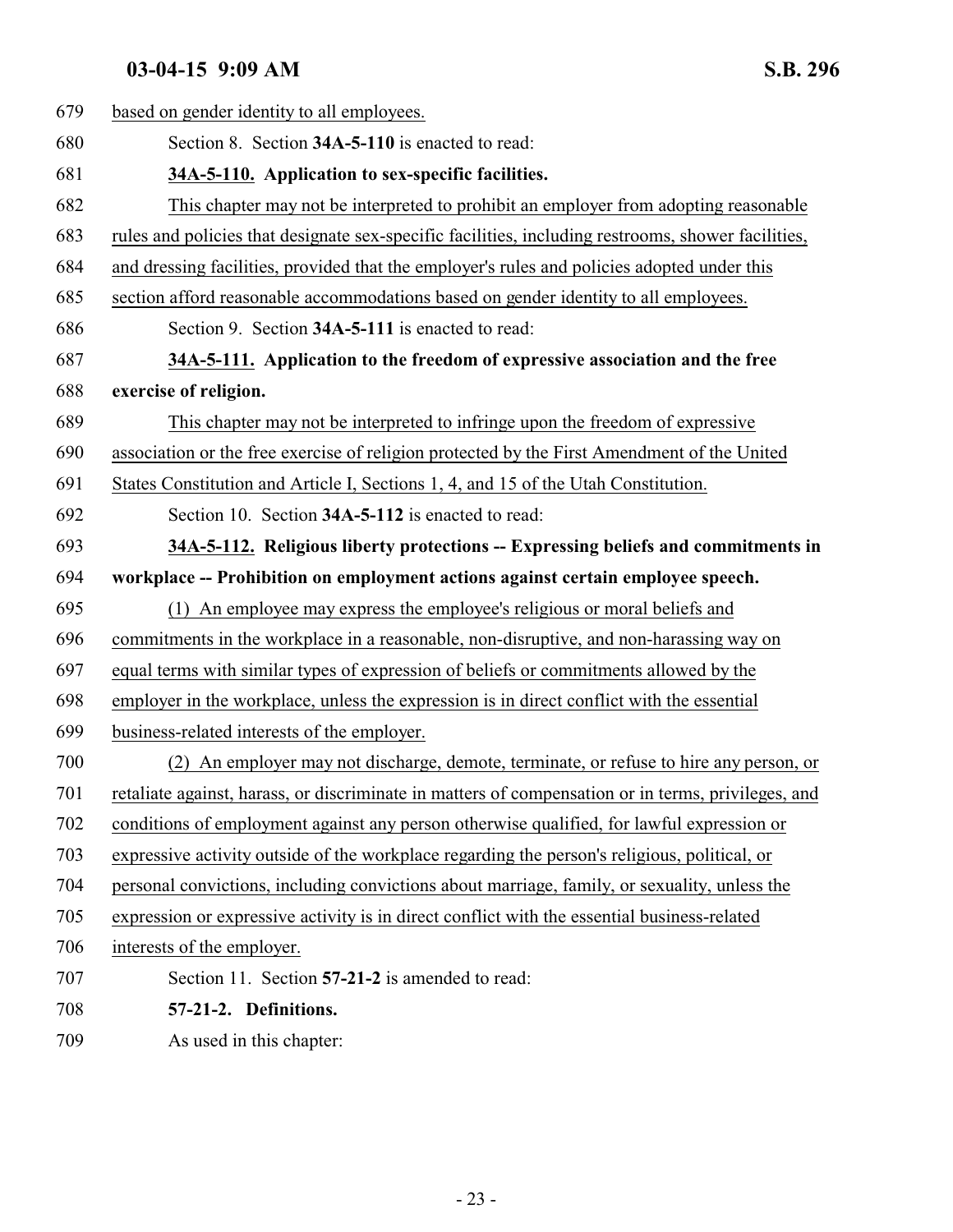| 710 | (1) "Affiliate" means the same as that term is defined in Section $16-6a-102$ .                             |
|-----|-------------------------------------------------------------------------------------------------------------|
| 711 | $[\text{(+)}]$ (2) "Aggrieved person" includes $[\text{any}]$ a person who:                                 |
| 712 | (a) claims to have been injured by a discriminatory housing practice; or                                    |
| 713 | (b) believes that the person will be injured by a discriminatory housing practice that is                   |
| 714 | about to occur.                                                                                             |
| 715 | $[\frac{1}{2}]$ (3) "Commission" means the Labor Commission.                                                |
| 716 | $[\langle 3\rangle]$ (4) "Complainant" means an aggrieved person, including the director, who has           |
| 717 | commenced a complaint with the division.                                                                    |
| 718 | $\lceil$ (4)] (5) "Conciliation" means the attempted resolution of [issues] an issue raised [by]            |
| 719 | in a complaint of discriminatory housing practices by the investigation of the complaint                    |
| 720 | through informal negotiations involving the complainant, the respondent, and the division.                  |
| 721 | $[5]$ (6) "Conciliation agreement" means a written agreement setting forth the                              |
| 722 | resolution of the issues in conciliation.                                                                   |
| 723 | $[\text{f6}]$ (7) "Conciliation conference" means the attempted resolution of [issues] an issue             |
| 724 | raised $[by]$ in a complaint or by the investigation of a complaint through informal negotiations           |
| 725 | involving the complainant, the respondent, and the division. The conciliation conference is not             |
| 726 | subject to Title 63G, Chapter 4, Administrative Procedures Act.                                             |
| 727 | $[\overline{(+)}]$ (8) "Covered multifamily $[\overline{dw}$ ellings" dwelling" means:                      |
| 728 | (a) [buildings] a building consisting of four or more dwelling units if the [buildings]                     |
| 729 | have] building has one or more elevators; and                                                               |
| 730 | (b) the ground floor units in other buildings consisting of four or more dwelling units.                    |
| 731 | $\left[\frac{1}{2}\left(8\right)\right]$ (9) "Director" means the director of the division or a designee.   |
| 732 | $[\left(\frac{4}{9}\right)]$ (10) (a) "Disability" means a physical or mental impairment that substantially |
| 733 | limits one or more of a person's major life activities, including a person having a record of such          |
| 734 | an impairment or being regarded as having such an impairment.                                               |
| 735 | (b) "Disability" does not include current illegal use of, or addiction to, any federally                    |
| 736 | controlled substance, as defined in Section 102 of the Controlled Substances Act, 21 U.S.C.                 |
| 737 | Sec. 802.                                                                                                   |
| 738 | $[\text{(10)} \text{ (11)}$ "Discriminate" includes segregate or separate.                                  |
| 739 | $[\frac{(11)}{(12)}]$ (12) "Discriminatory housing practice" means an act that is unlawful under this       |
| 740 | chapter.                                                                                                    |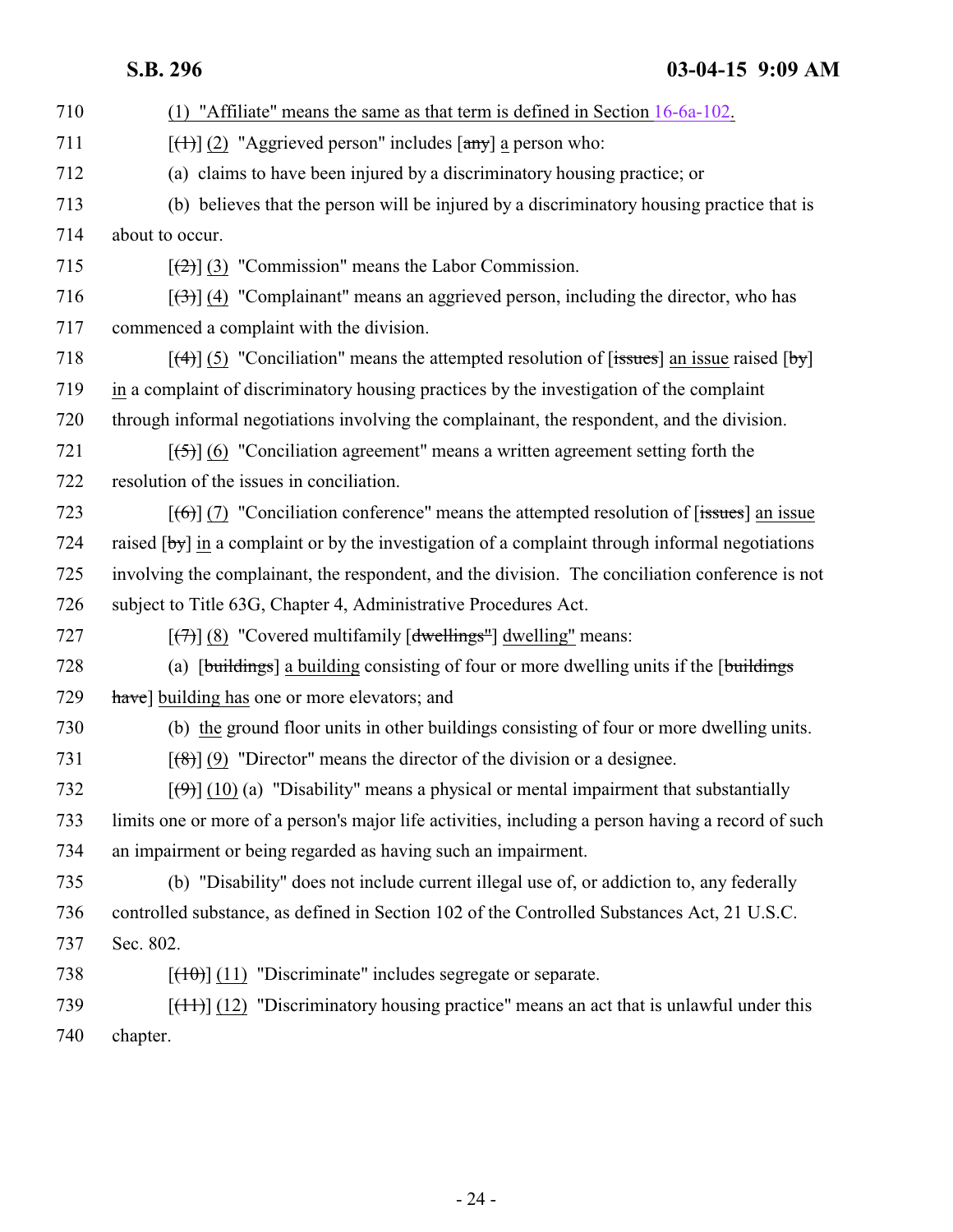| 741 | $[\frac{12}{13}]$ (13) "Division" means the Division of Antidiscrimination and Labor established            |
|-----|-------------------------------------------------------------------------------------------------------------|
| 742 | under the commission.                                                                                       |
| 743 | $[(13)(a)]$ (14) "Dwelling" means $[\text{any}]$ :                                                          |
| 744 | (a) a building or structure, or a portion of a building or structure, occupied as, $\lceil \sigma r \rceil$ |
| 745 | designed as, or intended for occupancy as[;] a residence of one or more families[:]; or                     |
| 746 | (b) ["Dwelling" also includes] vacant land that is offered for sale or lease for the                        |
| 747 | construction or location of a dwelling as described in Subsection $[\frac{+3}{+2}]$ (14)(a).                |
| 748 | $[$ (14+)] (15) (a) "Familial status" means one or more individuals who have not attained                   |
| 749 | the age of 18 years being domiciled with:                                                                   |
| 750 | (i) a parent or another person having legal custody of the $[\text{individual}]$ one or more                |
| 751 | individuals; or                                                                                             |
| 752 | (ii) the designee of the parent or other person having custody, with the written                            |
| 753 | permission of the parent or other person.                                                                   |
| 754 | (b) The protections afforded against discrimination on the basis of familial status                         |
| 755 | [shall] apply to $\left[\frac{\text{any}}{\text{any}}\right]$ a person who:                                 |
| 756 | (i) is pregnant;                                                                                            |
| 757 | (ii) is in the process of securing legal custody of any individual who has not attained                     |
| 758 | the age of 18 years; or                                                                                     |
| 759 | (iii) is a single individual.                                                                               |
| 760 | (16) "Gender identity" has the meaning provided in the Diagnostic and Statistical                           |
| 761 | Manual (DSM-5). A person's gender identity can be shown by providing evidence, including,                   |
| 762 | but not limited to, medical history, care or treatment of the gender identity, consistent and               |
| 763 | uniform assertion of the gender identity, or other evidence that the gender identity is sincerely           |
| 764 | held, part of a person's core identity, and not being asserted for an improper purpose.                     |
| 765 | $[$ (17) "National origin" means the place of birth of an individual or of any lineal                       |
| 766 | ancestors.                                                                                                  |
| 767 | $[ (16) ]$ (18) "Person" includes one or more individuals, corporations, limited liability                  |
| 768 | companies, partnerships, associations, labor organizations, legal representatives, mutual                   |
| 769 | companies, joint-stock companies, trusts, unincorporated organizations, trustees, trustees in               |
| 770 | cases under the United States Bankruptcy Code, receivers, and fiduciaries.                                  |
| 771 | $[\frac{17}{12}]$ (19) "Presiding officer" has the same meaning as provided in Section                      |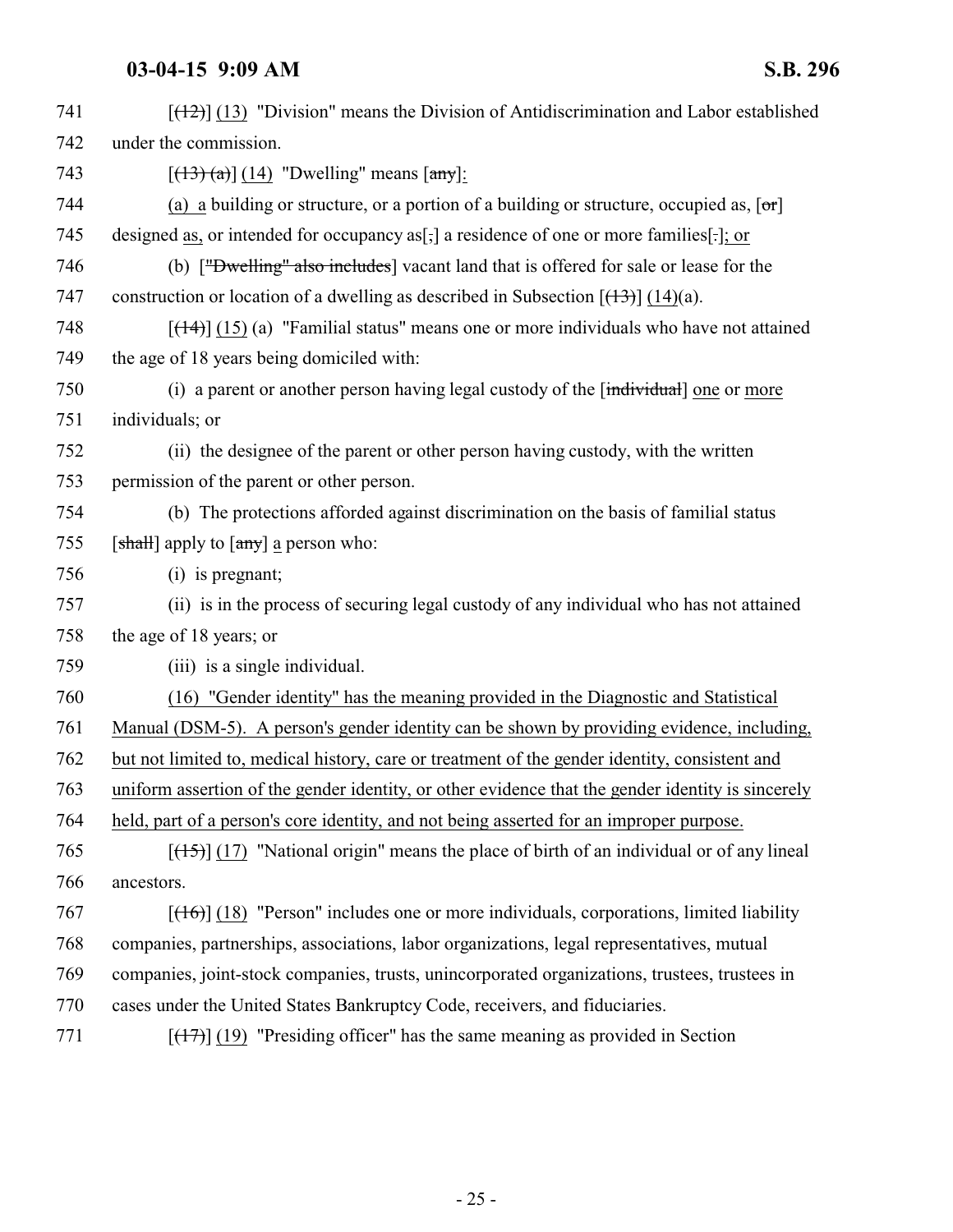<span id="page-25-2"></span><span id="page-25-1"></span><span id="page-25-0"></span>

| 772 | $63G-4-103$ .                                                                                                   |
|-----|-----------------------------------------------------------------------------------------------------------------|
| 773 | $[ (18) ]$ (20) "Real estate broker" or "salesperson" means a principal broker, an associate                    |
| 774 | broker, or a sales agent as those terms are defined in Section 61-2f-102.                                       |
| 775 | $[$ (4+9)] (21) "Respondent" means a person against whom a complaint of housing                                 |
| 776 | discrimination has been initiated.                                                                              |
| 777 | $[\frac{120}{2}]$ (22) "Sex" means gender and includes pregnancy, childbirth, and disabilities                  |
| 778 | related to pregnancy or childbirth.                                                                             |
| 779 | (23) "Sexual orientation" means an individual's actual or perceived orientation as                              |
| 780 | heterosexual, homosexual, or bisexual.                                                                          |
| 781 | $[\frac{(21)}{(24)}]$ (24) "Source of income" means the verifiable condition of being a recipient of            |
| 782 | federal, state, or local assistance, including medical assistance, or of being a tenant receiving               |
| 783 | federal, state, or local subsidies, including rental assistance or rent supplements.                            |
| 784 | Section 12. Section 57-21-2.5 is enacted to read:                                                               |
| 785 | 57-21-2.5. Supremacy over local regulations -- No special class created for other                               |
| 786 | purposes.                                                                                                       |
| 787 | This chapter supersedes and preempts any ordinance, regulation, standard, or other<br>(1)                       |
| 788 | legal action by a local government entity, a state entity, or the governing body of a political                 |
| 789 | subdivision that relates to the prohibition of discrimination in housing.                                       |
| 790 | This chapter shall not be construed to create a special or protected class for any<br>(2)                       |
| 791 | purpose other than housing.                                                                                     |
| 792 | Section 13. Section 57-21-2.7 is enacted to read:                                                               |
| 793 | 57-21-2.7. Nonseverability.                                                                                     |
| 794 | This bill is the result of the Legislature's balancing of competing interests.                                  |
| 795 | Accordingly, if any phrase, clause, sentence, provision, or subsection enacted or amended in                    |
| 796 | this chapter by this bill is held invalid in a final judgment by a court of last resort, the                    |
| 797 | remainder of the enactments and amendments of this bill affecting this chapter shall be thereby                 |
| 798 | rendered without effect and void.                                                                               |
| 799 | Section 14. Section 57-21-3 is amended to read:                                                                 |
| 800 | 57-21-3. Exemptions -- Sale by private individuals -- Nonprofit organizations --                                |
| 801 | Noncommercial transactions.                                                                                     |
| 802 | (1) This chapter does not apply to $\left[\frac{any}{n}\right]$ a single-family dwelling unit sold or rented by |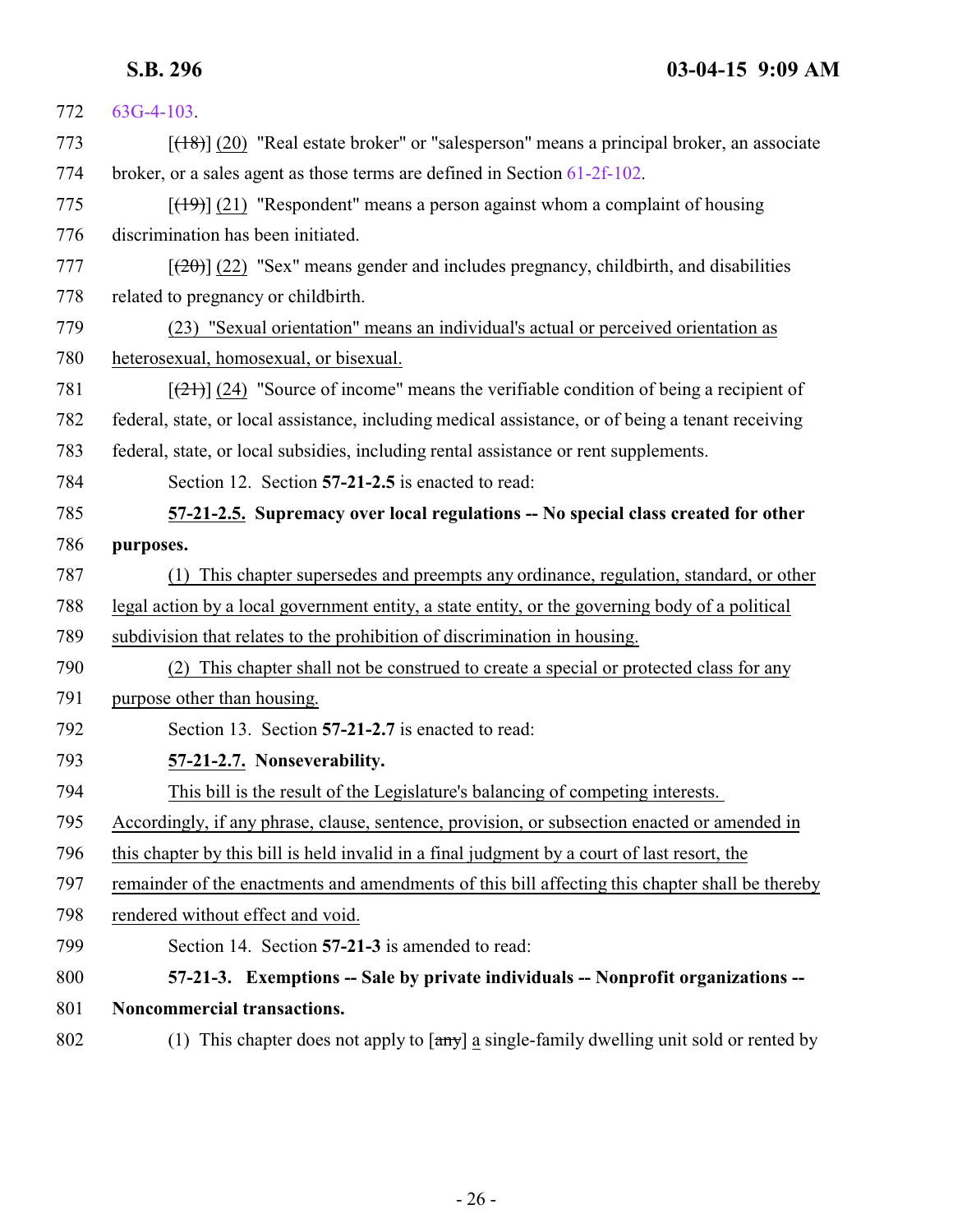| 803 | its owner if:                                                                                              |
|-----|------------------------------------------------------------------------------------------------------------|
| 804 | (a) the owner is not a partnership, association, corporation, or other business entity;                    |
| 805 | (b) the owner does not own $\left[\frac{any}{m}\right]$ an interest in four or more single-family dwelling |
| 806 | units held for sale or lease at the same time;                                                             |
| 807 | (c) during a 24-month period, the owner does not sell two or more single-family                            |
| 808 | dwelling units in which the owner was not residing or was not the most recent resident at the              |
| 809 | time of sale;                                                                                              |
| 810 | (d) the owner does not retain or use the facilities or services of $\text{[any]}$ a real estate            |
| 811 | broker or salesperson; and                                                                                 |
| 812 | (e) the owner does not use $[\text{any}]$ a discriminatory housing practice under Subsection               |
| 813 | $57-21-5(2)$ in the sale or rental of the dwelling.                                                        |
| 814 | (2) This chapter does not apply to a dwelling or a temporary or permanent residence                        |
| 815 | facility [operated by a nonprofit or charitable organization, including any dormitory operated             |
| 816 | by a public or private educational institution, if:                                                        |
| 817 | (a) the discrimination is by sex, sexual orientation, gender identity, or familial status                  |
| 818 | for reasons of personal modesty or privacy, or in the furtherance of a religious institution's free        |
| 819 | exercise of religious rights under the First Amendment of the United States Constitution[:] or             |
| 820 | the Utah Constitution; and                                                                                 |
| 821 | (b) the dwelling or the temporary or permanent residence facility is:                                      |
| 822 | (i) operated by a nonprofit or charitable organization;                                                    |
| 823 | (ii) owned by, operated by, or under contract with a religious organization, a religious                   |
| 824 | association, a religious educational institution, or a religious society;                                  |
| 825 | (iii) owned by, operated by, or under contract with an affiliate of an entity described in                 |
| 826 | Subsection $(2)(b)(ii)$ ; or                                                                               |
| 827 | (iv) owned by or operated by a person under contract with an entity described in                           |
| 828 | Subsection $(2)(b)(ii)$ .                                                                                  |
| 829 | (3) This chapter, except for Subsection $57-21-5(2)$ , does not apply to the rental of a                   |
| 830 | room in [the] a single-family dwelling by an owner-occupant of [a] the single-family dwelling              |
| 831 | to another person if:                                                                                      |
| 832 | (a) the dwelling is designed for occupancy by four or fewer families[5]; and                               |
| 022 |                                                                                                            |

833 (b) the owner-occupant resides in one of the units.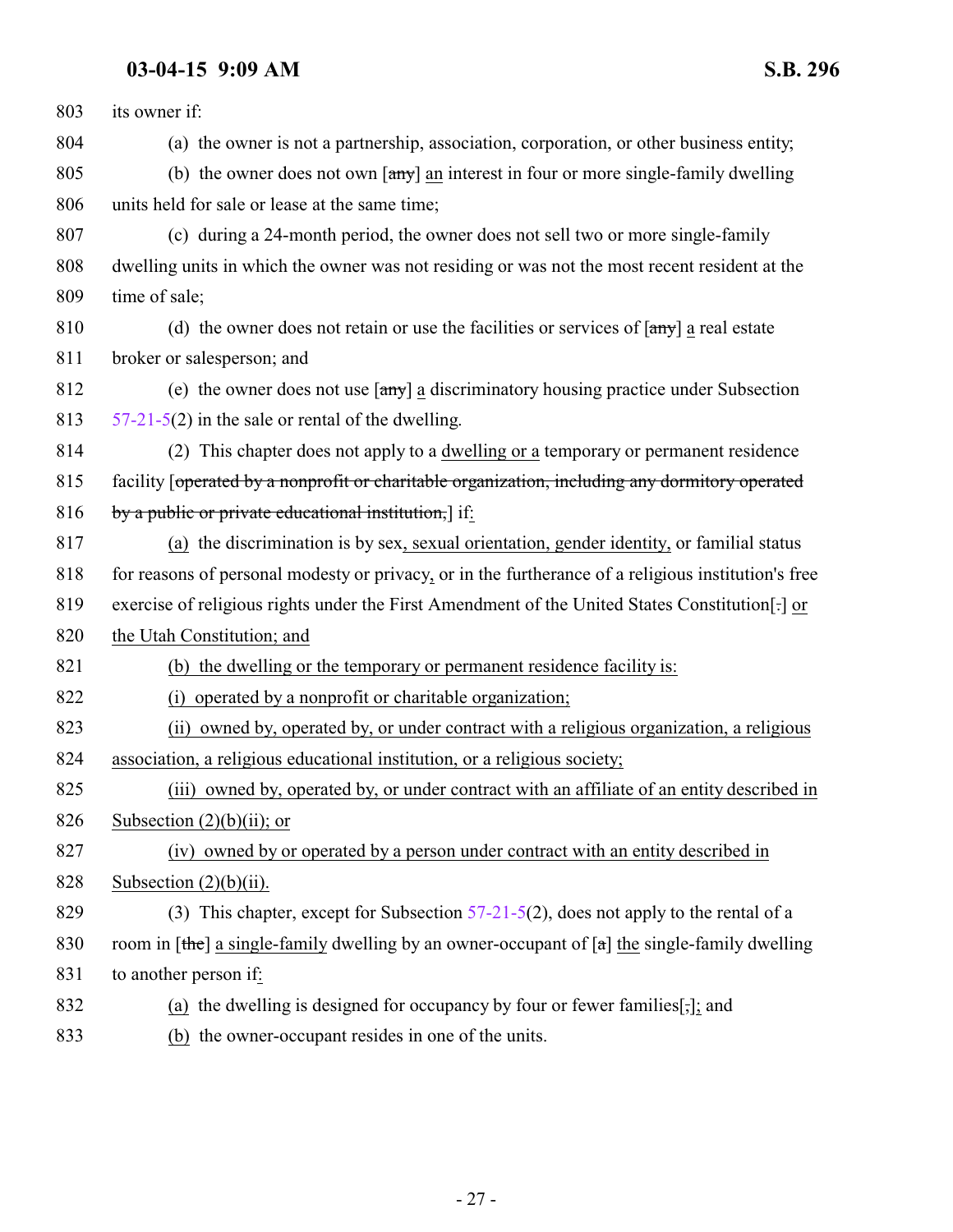| 834 | $\lceil$ (4) This chapter does not prohibit a religious organization, association, or society, or             |
|-----|---------------------------------------------------------------------------------------------------------------|
| 835 | any nonprofit institution or organization operated, supervised, or controlled by or in                        |
| 836 | conjunction with a religious organization, association, or society, from]                                     |
| 837 | $(4)$ (a) (i) Unless membership in a religion is restricted by race, color, sex, or national                  |
| 838 | origin, this chapter does not prohibit an entity described in Subsection $(4)(a)(ii)$ from:                   |
| 839 | (A) limiting the sale, rental, or occupancy of $\left[\frac{dwellings}{dt}\right]$ a dwelling or temporary or |
| 840 | permanent residence facility the entity owns or operates for primarily noncommercial purposes                 |
| 841 | to persons of the same religion[,]; or [from giving preference to such persons, unless                        |
| 842 | membership in the religion is restricted by race, color, sex, or national origin.]                            |
| 843 | (B) giving preference to persons of the same religion when selling, renting, or selecting                     |
| 844 | occupants for a dwelling, or a temporary or permanent residence facility, the entity owns or                  |
| 845 | operates for primarily noncommercial purposes.                                                                |
| 846 | (ii) The following entities are entitled to the exemptions described in Subsection                            |
| 847 | $(4)(a)(i)$ :                                                                                                 |
| 848 | (A) a religious organization, association, or society; or                                                     |
| 849 | (B) a nonprofit institution or organization operated, supervised, or controlled by or in                      |
| 850 | conjunction with a religious organization, association, or society.                                           |
| 851 | (b) (i) This chapter does not prohibit an entity described in Subsection $(4)(b)(ii)$ from:                   |
| 852 | (A) limiting the sale, rental, or occupancy of a dwelling, or a temporary or permanent                        |
| 853 | residence facility, the entity owns or operates to persons of a particular religion, sex, sexual              |
| 854 | orientation, or gender identity; or                                                                           |
| 855 | (B) giving preference to persons of a particular religion, sex, sexual orientation, or                        |
| 856 | gender identity when selling, renting, or selecting occupants for a dwelling, or a temporary or               |
| 857 | permanent residence facility, the entity owns or operates.                                                    |
| 858 | The following entities are entitled to the exemptions described in Subsection<br>(ii)                         |
| 859 | $(4)(b)(i)$ :                                                                                                 |
| 860 | an entity described in Subsection $(4)(a)(ii)$ ; and<br>(A)                                                   |
| 861 | a person who owns a dwelling, or a temporary or permanent residence facility, that<br>(B)                     |
| 862 | is under contract with an entity described in Subsection $(4)(a)(ii)$ .                                       |
| 863 | (5) [ $\overline{\text{This}}$ ] (a) If the conditions of Subsection (5)(b) are met, this chapter does not    |
| 864 | prohibit a private club not open to the public, including [fraternities and sororities] a fraternity          |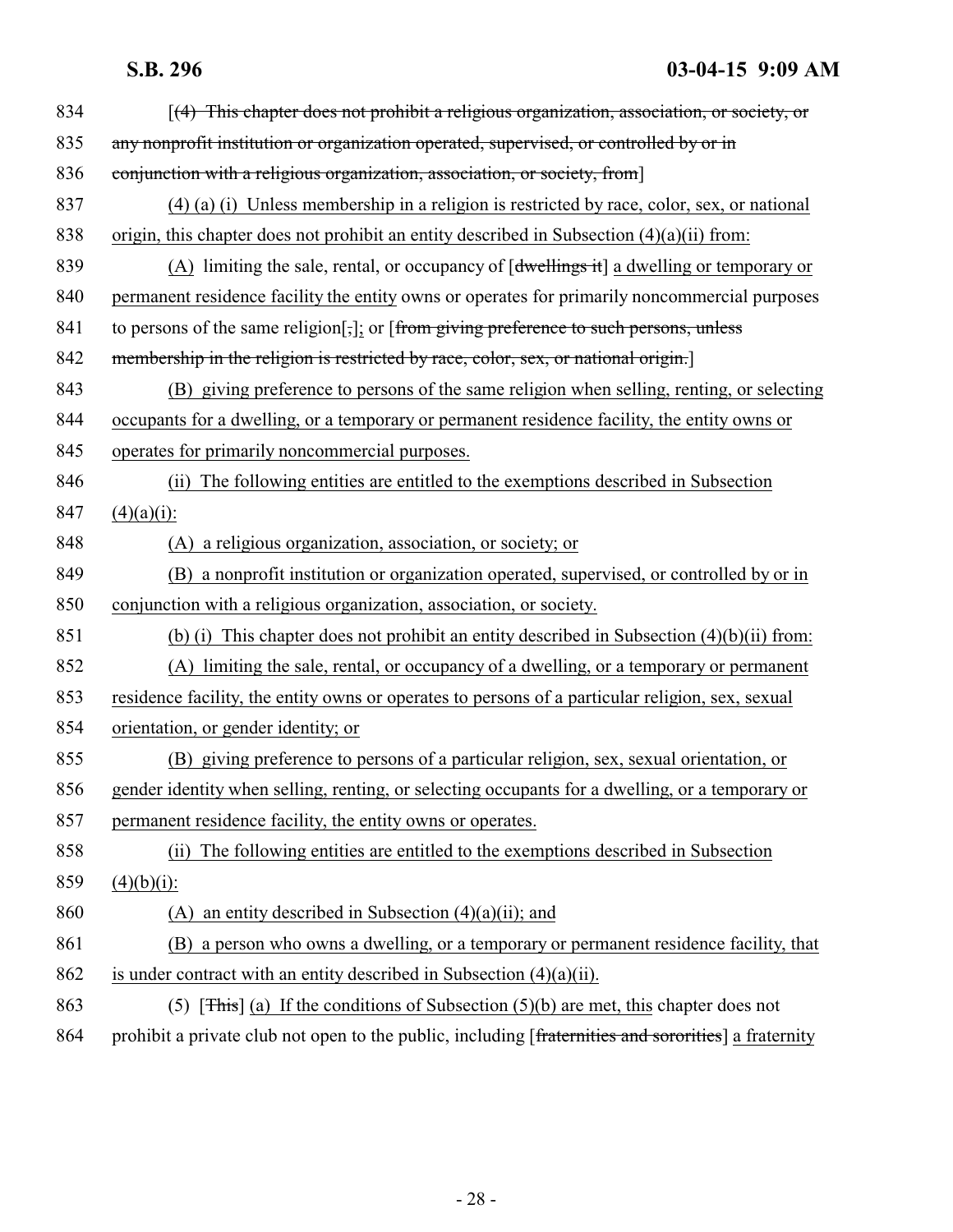| 865 | or sorority associated with [institutions] an institution of higher education, from:                                 |
|-----|----------------------------------------------------------------------------------------------------------------------|
| 866 | (i) limiting the rental or occupancy of lodgings to members; or [from]                                               |
| 867 | (ii) giving preference to its members $\frac{1}{2}$ , but only if it $\frac{1}{2}$ .                                 |
| 868 | (b) This Subsection (5) applies only if the private club owns or operates the lodgings as                            |
| 869 | an incident to its primary purpose and not for a commercial purpose.                                                 |
| 870 | (6) This chapter does not prohibit distinctions based on inability to fulfill the terms and                          |
| 871 | conditions, including financial obligations, of a lease, rental agreement, contract of purchase or                   |
| 872 | sale, mortgage, trust deed, or other financing agreement.                                                            |
| 873 | (7) This chapter does not prohibit $[\text{any}]$ a nonprofit educational institution from:                          |
| 874 | (a) requiring its single students to live in [housing approved, operated, or owned by the                            |
| 875 | institution] a dwelling, or a temporary or permanent residence facility, that is owned by,                           |
| 876 | operated by, or under contract with the nonprofit educational institution;                                           |
| 877 | (b) segregating [housing that the institution approves, operates, or owns] a dwelling, or                            |
| 878 | a temporary or permanent residence facility, that is owned by, operated by, or under contract                        |
| 879 | with the nonprofit educational institution on the basis of sex or familial status or both:                           |
| 880 | (i) for reasons of personal modesty or privacy[ $\frac{1}{2}$ ]; or                                                  |
| 881 | (ii) in the furtherance of a religious institution's free exercise of religious rights under                         |
| 882 | the First Amendment of the United States Constitution or the Utah Constitution; or                                   |
| 883 | (c) otherwise assisting $\lceil$ others $\rceil$ another person in making $\lceil$ sex-segregated housing $\rceil$ a |
| 884 | dwelling, or a temporary or permanent residence facility, available to students on a                                 |
| 885 | sex-segregated basis as may be permitted by:                                                                         |
| 886 | (i) regulations implementing the federal Fair Housing Amendments Act of 1988 $[and];$                                |
| 887 | (ii) Title IX of the Education Amendments of $1972$ [.]; or                                                          |
| 888 | (iii) other applicable law.                                                                                          |
| 889 | (8) This chapter does not prohibit any reasonable local, state, or federal [restrictions]                            |
| 890 | restriction regarding the maximum number of occupants permitted to occupy a dwelling.                                |
| 891 | (9) [The provisions pertaining] A provision of this chapter that pertains to familial                                |
| 892 | status $\lceil d\sigma \rceil$ does not apply to the existence, development, sale, rental, advertisement, or         |
| 893 | financing of [any] an apartment complex, condominium, or other housing development                                   |
| 894 | designated as housing for older persons, as defined by Title VIII of the Civil Rights Act of                         |
| 895 | 1968, as amended.                                                                                                    |
|     |                                                                                                                      |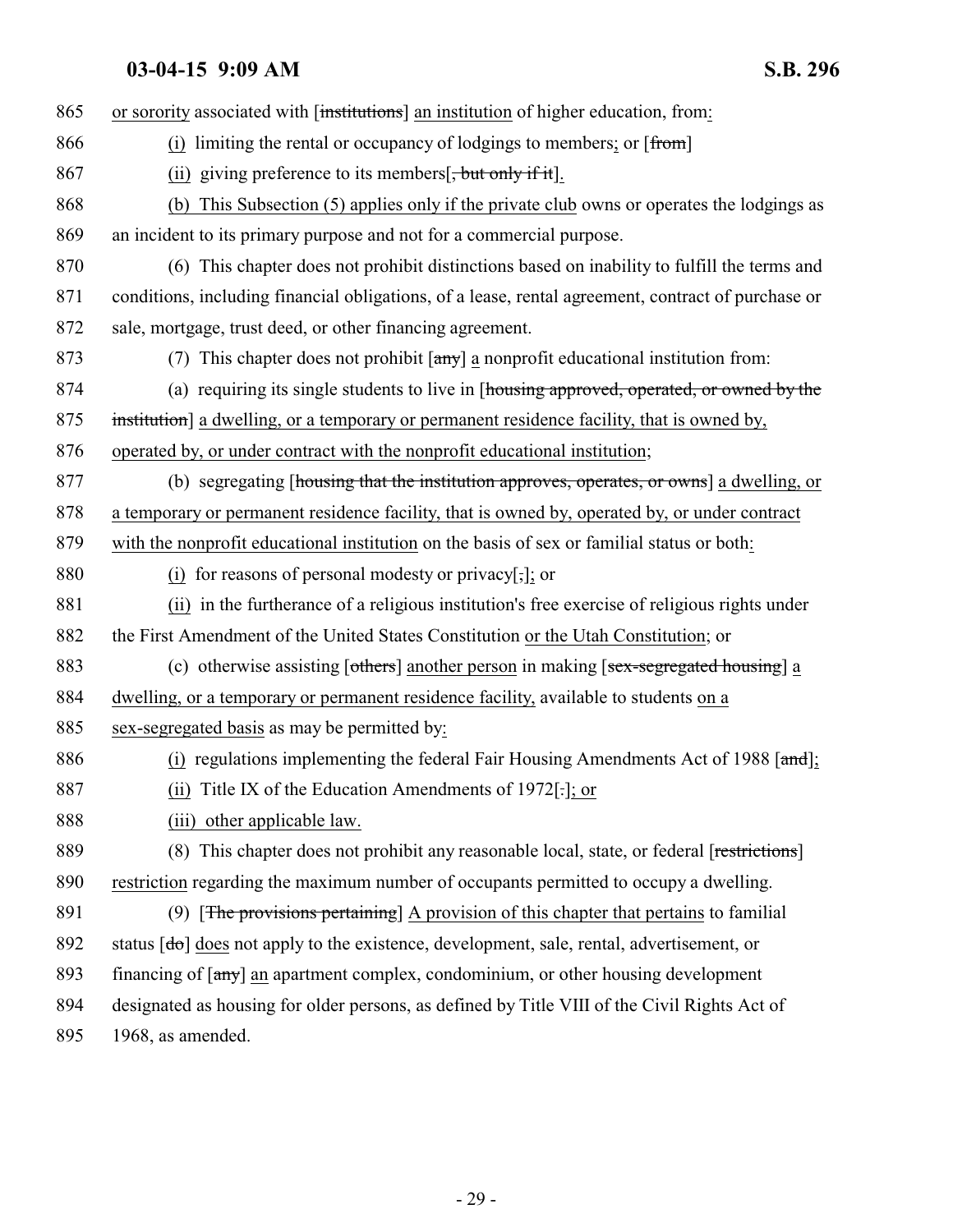<span id="page-29-0"></span> Section 15. Section **57-21-5** is amended to read: **57-21-5. Discriminatory practices enumerated -- Protected persons, classes enumerated.** (1) It is a discriminatory housing practice to do any of the following because of a 900 person's race, color, religion, sex, national origin, familial status, source of income, [or] disability, sexual orientation, or gender identity: 902 (a) (i) refuse to sell or rent after the making of a bona fide offer $[\cdot]$ ; (ii) refuse to negotiate for the sale or rental[,]; or 904 (iii) otherwise deny or make unavailable  $\left[\frac{\text{any}}{\text{any}}\right]$  a dwelling from any person; (b) discriminate against [any] a person in the terms, conditions, or privileges: 906 (i) of the sale or rental of  $\left[\frac{\text{any}}{\text{any}}\right]$  a dwelling; or (ii) in providing facilities or services in connection with the dwelling; or 908 (c) represent to  $\left[\frac{any}{2}\right]$  a person that  $\left[\frac{any}{2}\right]$  a dwelling is not available for inspection, sale, 909 or rental when  $\left[\frac{\text{in fact}}{\text{in fact}}\right]$  the dwelling is available. (2) It is a discriminatory housing practice to make a representation orally or in writing or make, print, circulate, publish, post, or cause to be made, printed, circulated, published, or posted any notice, statement, or advertisement, or to use any application form for the sale or rental of a dwelling, that directly or indirectly expresses any preference, limitation, or discrimination based on race, color, religion, sex, national origin, familial status, source of 915 income,  $\sigma$  disability, sexual orientation, or gender identity, or expresses any intent to make any such preference, limitation, or discrimination. (3) It is a discriminatory housing practice to induce or attempt to induce, for profit, 918 [any] a person to buy, sell, or rent  $\left[\frac{any}{n}\right]$  a dwelling by making  $\left[\frac{r}{n}\right]$  a  $\left[\frac{r}{n}\right]$  a and  $\left[\frac{r}{n}\right]$  and  $\left[\frac{r}{n}\right]$  and  $\left[\frac{r}{n}\right]$  and  $\left[\frac{r}{n}\right]$  and  $\left[\frac{r}{n}\right]$  and  $\left[\frac{r}{n}\right]$  and representation about the entry or prospective entry into the neighborhood of persons of a 920 particular race, color, religion, sex, national origin, familial status, source of income,  $\sigma$  disability, sexual orientation, or gender identity. (4) A discriminatory housing practice includes: (a) a refusal to permit, at the expense of the person with a disability, reasonable modifications of existing premises occupied or to be occupied by the person if the modifications are necessary to afford that person full enjoyment of the premises, except that in the case of a rental, the landlord, where it is reasonable to do so, may condition permission for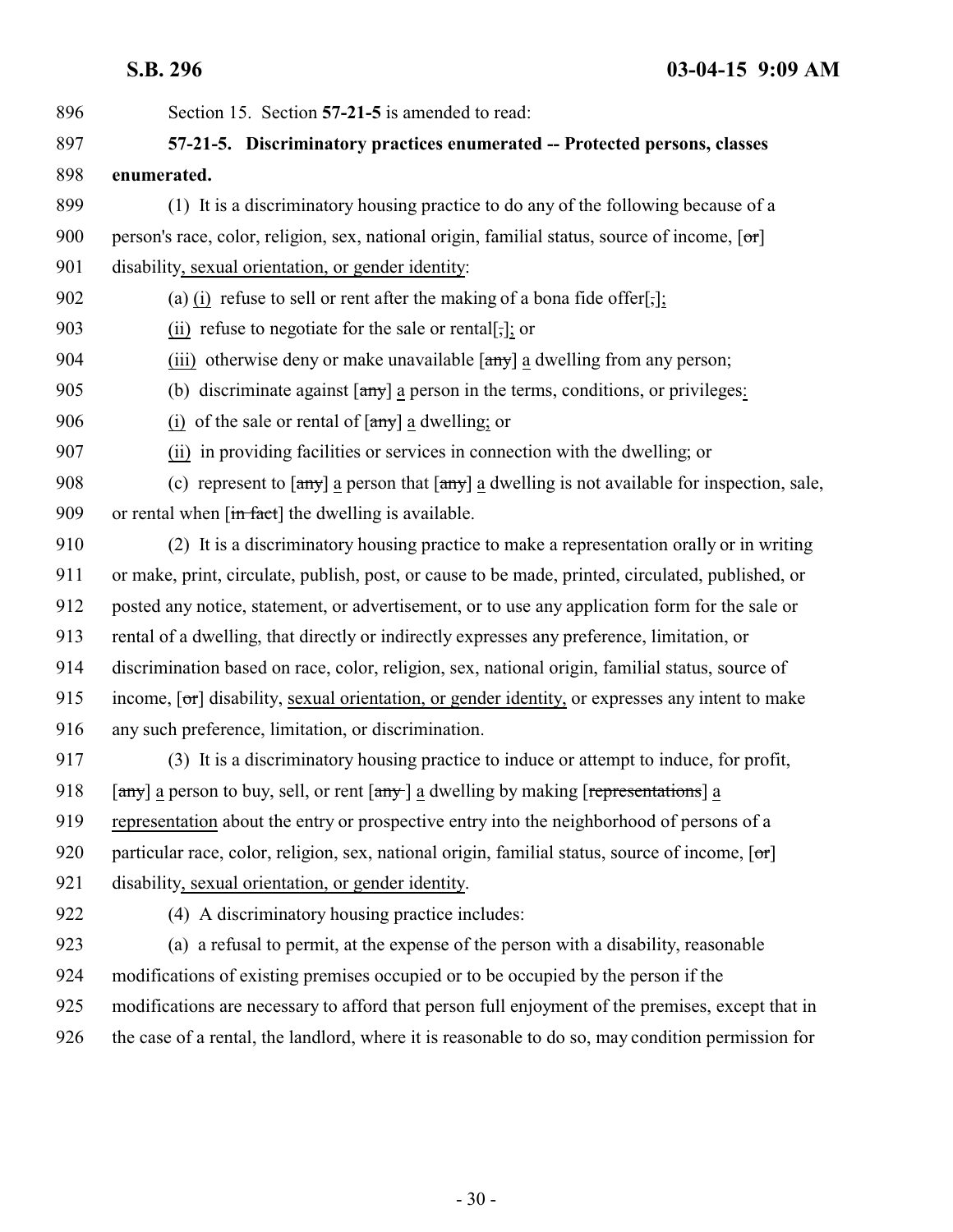<span id="page-30-0"></span> a modification on the renter agreeing to restore the interior of the premises, when reasonable, to the condition that existed before the modification, reasonable wear and tear excepted; (b) a refusal to make a reasonable [accommodations in rules, policies, practices, or 930 services when the accommodations accommodation in a rule, policy, practice, or service when the accommodation may be necessary to afford the person equal opportunity to use and enjoy a dwelling; and (c) in connection with the design and construction of covered multifamily dwellings for 934 first occupancy after March 13, 1991, a failure to design and construct [those] the covered multifamily dwellings in a manner that: (i) the covered multifamily dwellings have at least one building entrance on an accessible route, unless it is impracticable to have one because of the terrain or unusual characteristics of the site; and (ii) with respect to covered multifamily dwellings with a building entrance on an accessible route: (A) the public use and common use portions of the covered multifamily dwelling are readily accessible to and usable by a person with a disability; (B) all the doors designed to allow passage into and within the covered multifamily dwellings are sufficiently wide to allow passage by a person with a disability who is in a wheelchair; and 946 (C) all premises within  $[\frac{t \text{hese}}{t}]$  the covered multifamily dwellings contain the following features of adaptive design: (I) an accessible route into and through the covered multifamily dwelling; (II) light switches, electrical outlets, thermostats, and other environmental controls in accessible locations; (III) reinforcements in the bathroom walls to allow later installation of grab bars; and (IV) kitchens and bathrooms such that an individual in a wheelchair can maneuver about and use the space. (5) This section also applies to discriminatory housing practices because of race, color, religion, sex, national origin, familial status, source of income, [or] disability, sexual orientation, or gender identity based upon a person's association with another person. Section 16. Section **57-21-6** is amended to read: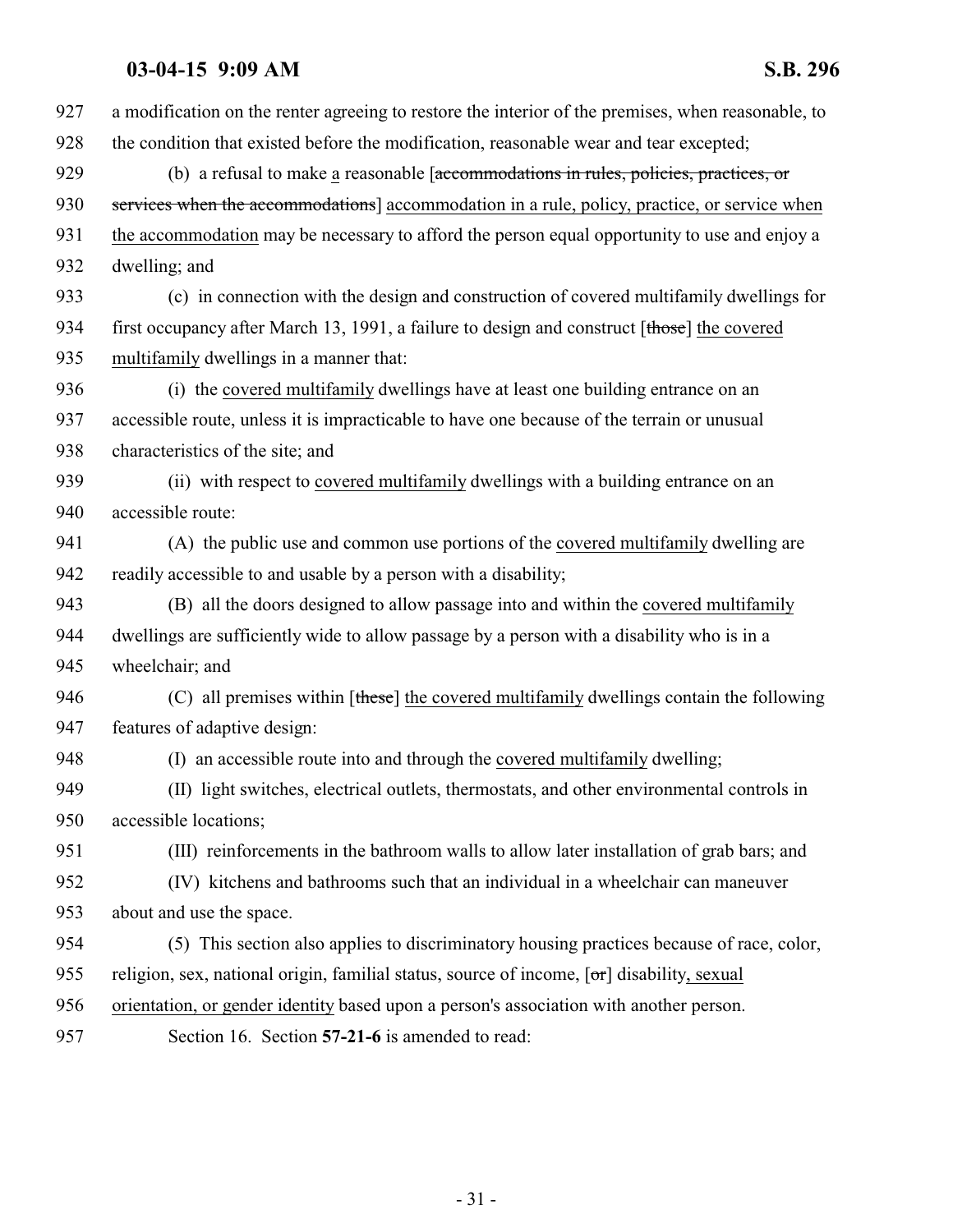<span id="page-31-0"></span>

| 958 | 57-21-6. Discriminatory housing practices regarding residential real                                                             |
|-----|----------------------------------------------------------------------------------------------------------------------------------|
| 959 | estate-related transactions -- Discriminatory housing practices regarding the provisions                                         |
| 960 | of brokerage services.                                                                                                           |
| 961 | (1) (a) It is a discriminatory housing practice for $\left[\frac{any}{n}\right]$ a person whose business                         |
| 962 | includes engaging in residential real estate-related transactions to discriminate against [any] a                                |
| 963 | person in making available [such] a residential real estate-related transaction, or in the terms or                              |
| 964 | conditions of the residential real estate-related transaction, because of race, color, religion, sex,                            |
| 965 | disability, familial status, source of income, $[\sigma\tau]$ national origin, sexual orientation, or gender                     |
| 966 | identity.                                                                                                                        |
| 967 | (b) Residential real estate-related transactions include:                                                                        |
| 968 | $\left[\frac{1}{2}\right]$ (i) making or purchasing loans or providing other financial assistance:                               |
| 969 | $[\vec{t})$ (A) for purchasing, constructing, improving, repairing, or maintaining a dwelling;                                   |
| 970 | <b>or</b>                                                                                                                        |
| 971 | $\left[\overrightarrow{iii}\right]$ (B) secured by residential real estate; or                                                   |
| 972 | $[\phi]$ (ii) selling, brokering, or appraising residential real property.                                                       |
| 973 | (2) It is a discriminatory housing practice to, because of race, color, religion, sex,                                           |
| 974 | disability, familial status, source of income, national origin, sexual orientation, or gender                                    |
| 975 | identity:                                                                                                                        |
| 976 | (a) deny $\lceil \frac{any}{any} \rceil$ a person access to, or membership or participation in, $\lceil \frac{any}{ay} \rceil$ a |
| 977 | multiple-listing service, real estate brokers' organization, or other service, organization, or                                  |
| 978 | facility relating to the business of selling or renting dwellings; or $[to]$                                                     |
| 979 | (b) discriminate against $\lceil \frac{any}{n} \rceil$ a person in the terms or conditions of access,                            |
| 980 | membership, or participation in the organization, service, or facility [because of race, color,                                  |
| 981 | religion, sex, disability, familial status, source of income, or national origin].                                               |
| 982 | (3) This section also applies to a discriminatory housing [practices] practice because of                                        |
| 983 | race, color, religion, sex, national origin, familial status, source of income, $[\sigma r]$ disability,                         |
| 984 | sexual orientation, or gender identity based upon a person's association with another person.                                    |
| 985 | Section 17. Section 57-21-7 is amended to read:                                                                                  |
| 986 | 57-21-7. Prohibited conduct -- Aiding or abetting in discriminatory actions --                                                   |
| 987 | <b>Obstruction of division investigation -- Reprisals.</b>                                                                       |
| 988 | (1) It is a discriminatory housing practice to do any of the following:                                                          |
|     |                                                                                                                                  |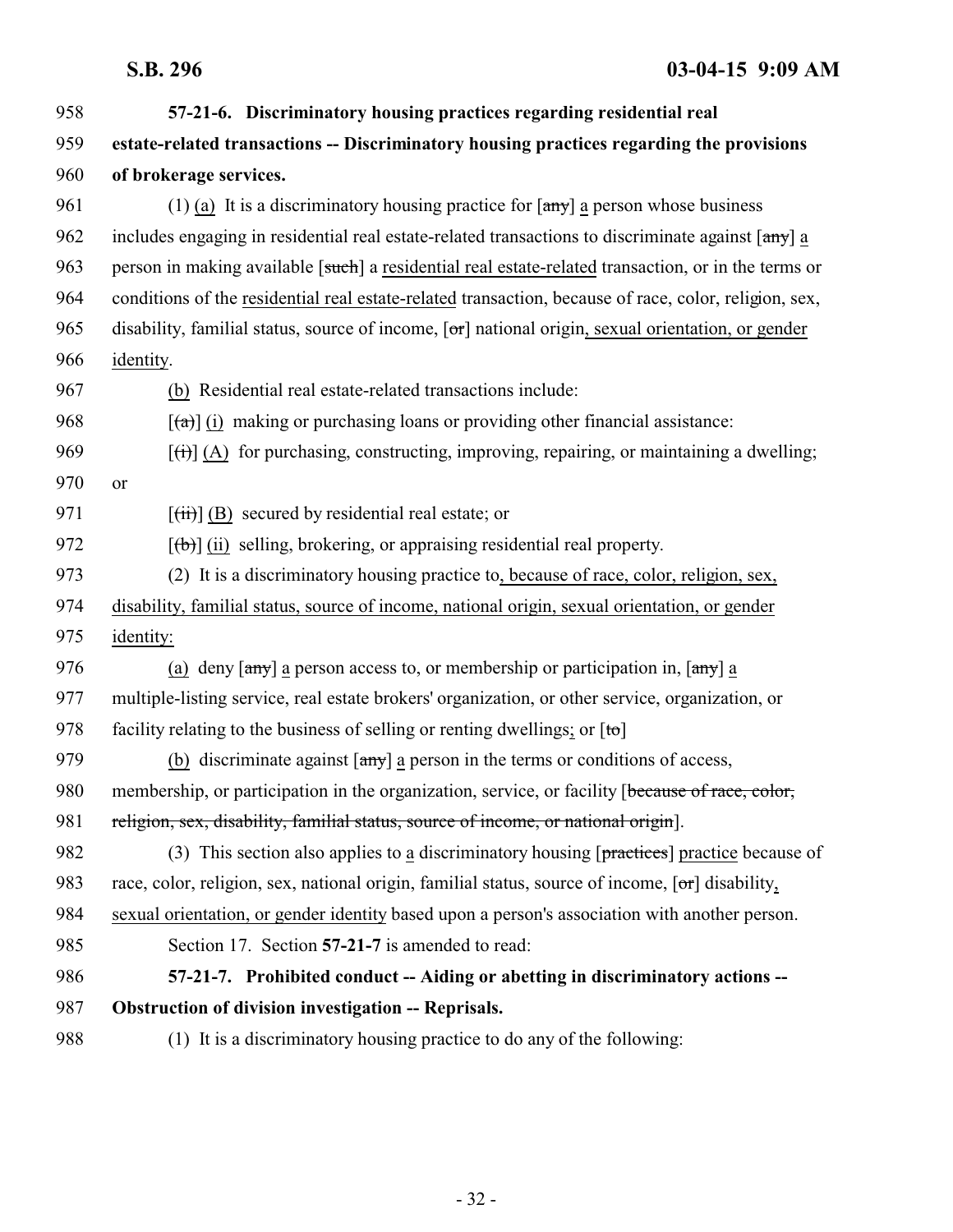<span id="page-32-0"></span>

| 989  | (a) coerce, intimidate, threaten, or interfere with $\left[\frac{any}{any}\right]$ a person:                                     |
|------|----------------------------------------------------------------------------------------------------------------------------------|
| 990  | in the exercise or enjoyment of $[\frac{any}{n}]$ a right granted or protected under this chapter;<br>(i)                        |
| 991  | (ii) because that person exercised [any] a right granted or protected under this chapter;                                        |
| 992  | or                                                                                                                               |
| 993  | (iii) because that person aided or encouraged any other person in the exercise or                                                |
| 994  | enjoyment of $\lceil \frac{any}{n} \rceil$ a right granted or protected under this chapter;                                      |
| 995  | (b) aid, abet, incite, compel, or coerce a person to engage in $\left[\frac{any \space of \space the \space practices}\right]$ a |
| 996  | practice prohibited by this chapter;                                                                                             |
| 997  | (c) attempt to aid, abet, incite, compel, or coerce a person to engage in [any of the                                            |
| 998  | practices] a practice prohibited by this chapter;                                                                                |
| 999  | (d) obstruct or prevent $[\frac{any}{n}]$ a person from complying with this chapter, or any order                                |
| 1000 | issued under this chapter;                                                                                                       |
| 1001 | (e) resist, prevent, impede, or interfere with the director or [any division employees or                                        |
| 1002 | representatives] a division employee or representative in the performance of duty under this                                     |
| 1003 | chapter; or                                                                                                                      |
| 1004 | (f) engage in $\lceil \frac{any}{n} \rceil$ a reprisal against $\lceil \frac{any}{n} \rceil$ a person because that person:       |
| 1005 | (i) opposed a practice prohibited under this chapter; or                                                                         |
| 1006 | (ii) filed a complaint, testified, assisted, or participated in any manner in $\lceil \frac{any}{ } \rceil$ an                   |
| 1007 | investigation, proceeding, or hearing under this chapter.                                                                        |
| 1008 | (2) This section also applies to discriminatory housing practices because of race, color,                                        |
| 1009 | religion, sex, national origin, familial status, source of income, $[\sigma r]$ disability, sexual                               |
| 1010 | orientation, or gender identity based upon a person's association with another person.                                           |
| 1011 | Section 18. Section 57-21-12 is amended to read:                                                                                 |
| 1012 | 57-21-12. Other rights of action.                                                                                                |
| 1013 | (1) In addition to the procedure outlined in Subsection $57-21-9(1)$ , a person aggrieved                                        |
| 1014 | by a discriminatory housing practice may commence a private civil action in a court of                                           |
| 1015 | competent jurisdiction within two years after an alleged discriminatory housing practice                                         |
| 1016 | occurred, within two years after the termination of an alleged discriminatory housing practice,                                  |
| 1017 | or within two years after a breach of a conciliation agreement. The division shall inform the                                    |
| 1018 | aggrieved person in writing about this option within 30 days after the aggrieved person files a                                  |
| 1019 | complaint under Section 57-21-9.                                                                                                 |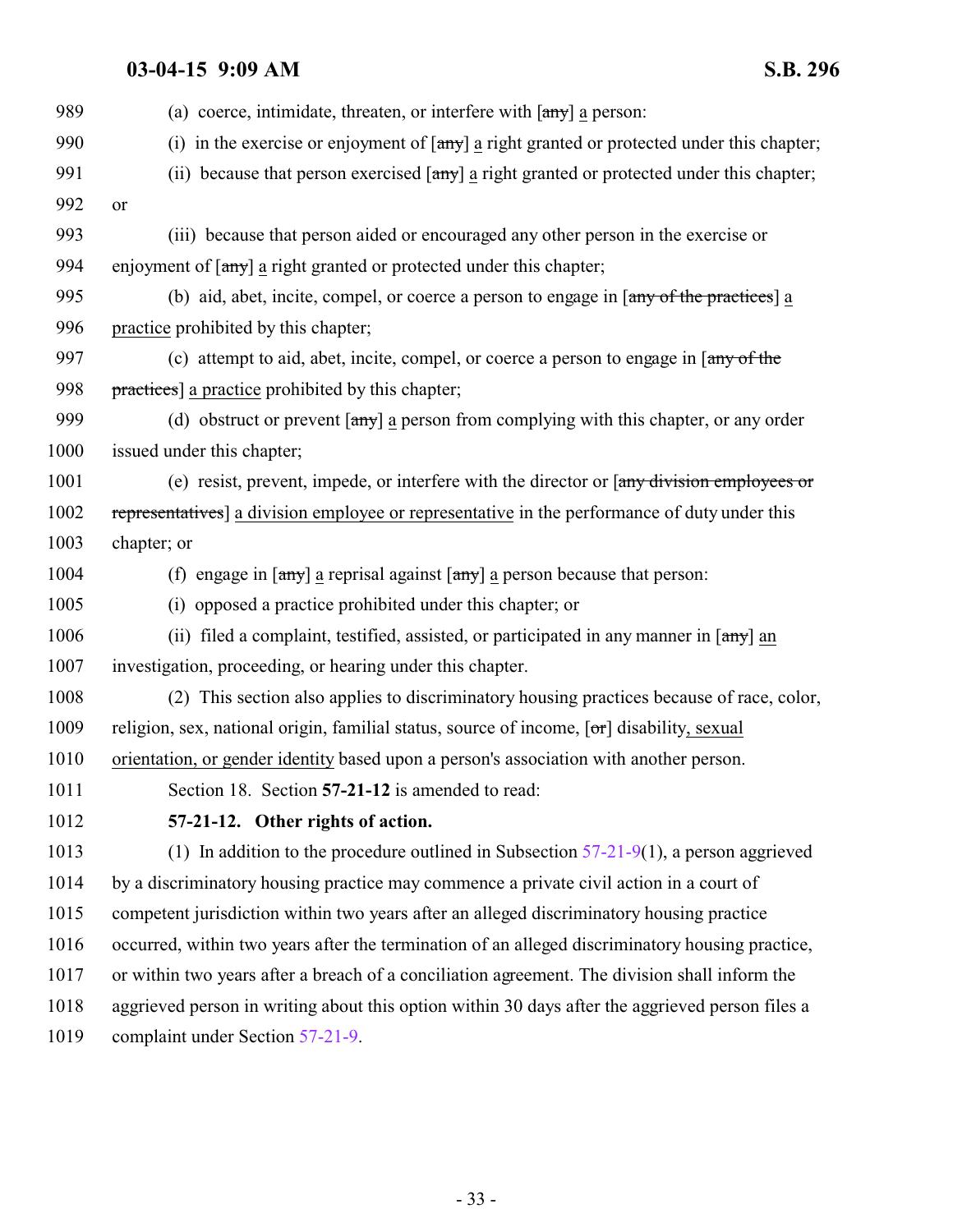(2) (a) Except as provided in Subsection (2)(b), the computation of this two-year time period does not include any time during which an administrative proceeding under this chapter was pending with respect to a complaint filed under this chapter. (b) The tolling of the two-year time period does not apply to actions arising from a breach of a conciliation agreement.

 (3) An aggrieved person may commence a private civil action even though a complaint has been filed with the division, in which case the division is barred from continuing or commencing any adjudicative proceeding in connection with the same claims under this chapter after:

(a) the beginning of a civil action brought by a complainant or aggrieved person; or

 (b) the parties have reached an agreement in settlement of claims arising from the complaint.

(4) An aggrieved person may not file a private civil action under this section if:

 (a) the division has obtained a conciliation agreement, except for the purpose of enforcing the terms of the conciliation agreement; or

 (b) a formal adjudicative hearing has been commenced under Section [57-21-10](http://le.utah.gov/UtahCode/SectionLookup.jsp?section=57-21-10&session=2015GS) regarding the same complaint.

 (5) Upon written application by a person alleging a discriminatory housing practice prohibited under this chapter in a private civil action, or by a person against whom the violations are alleged, the court may:

(a) appoint an attorney for the applicant; and

 (b) authorize the commencement or continuation of a private civil action without the payment of fees, costs, or security if, in the opinion of the court, the applicant is financially unable to bear the costs of the civil action.

 (6) Upon timely application, the division may intervene in a private civil action brought under this subsection if the division certifies that the case is of general importance.

 (7) In a private civil action, if the court finds that a discriminatory housing practice has 1047 occurred or is about to occur, the court may:

(a) order the respondent to cease any discriminatory housing practice;

1049 (b) award to the plaintiff actual damages, punitive damages, and reasonable [attorneys'] attorney fees and costs; and